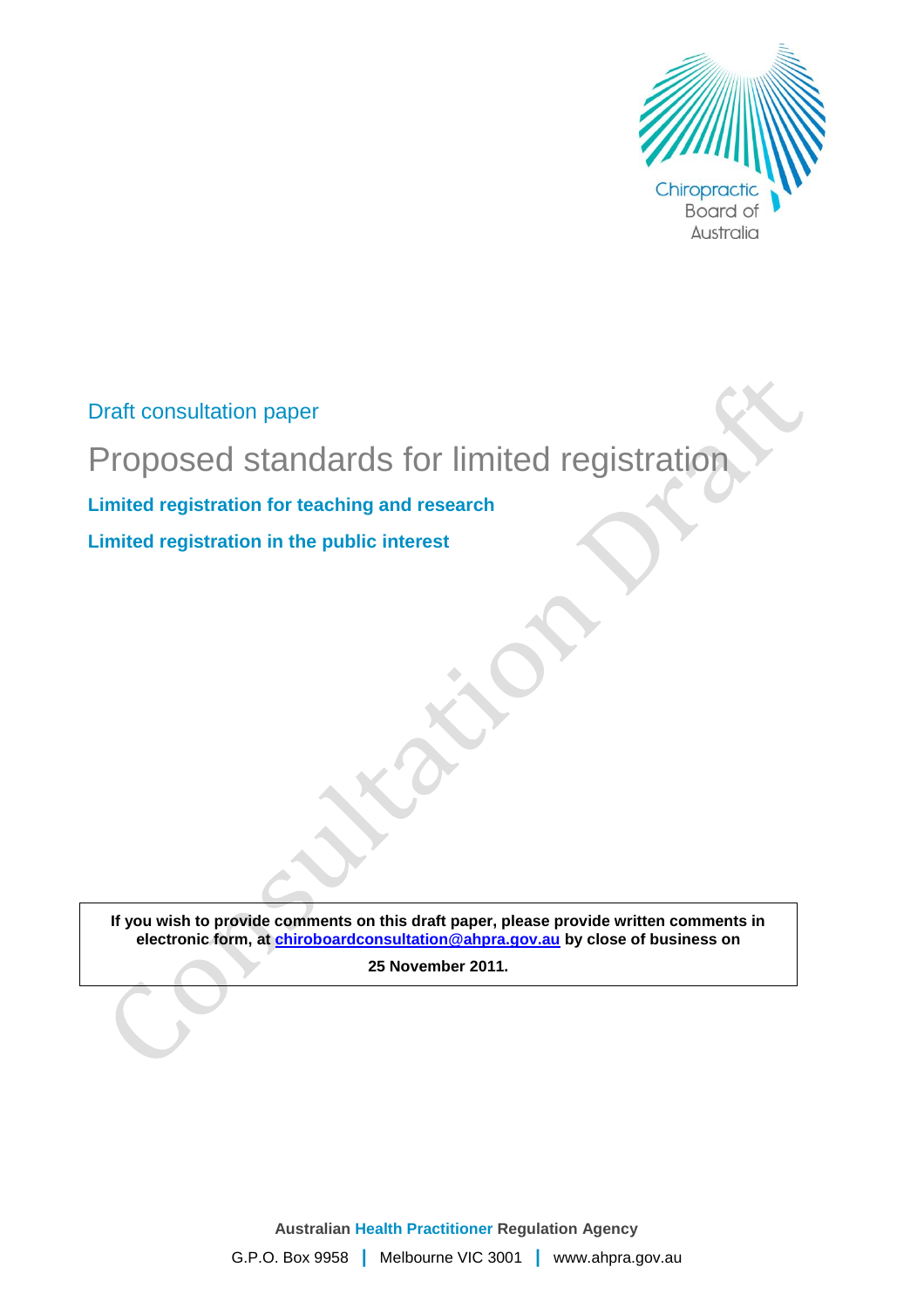

# Registration standard

Proposed standard for limited registration for teaching and research Proposed standard for limited registration in the public interest

# **Summary**

This consultation paper seeks feedback on revised draft registration standards for:

- limited registration for teaching and research and
- limited registration in the public interest.

*Limited* means limited in scope and/or time.

The draft registration standards set out the requirements that would apply to each type of registration. Following public consultation, the Board will finalise the registration standards, taking into account the consultation comments, and submit the final standards to the Australian Health Workforce Ministerial Council (the Ministerial Council) for approval.

Information about the fees for limited registration is published on the Board's website at [www.chiropracticboard.gov.au](http://www.chiropracticboard.gov.au/) under *Fees*.

# **Background**

Since 1 July 2010, the Chiropractic Board of Australia (the Board) has been responsible for the registration and regulation of chiropractors under the *Health Practitioner Regulation National Law Act* (the National Law), as in force in each state and territory. The National Law is available at the Board's website at [www.chiropracticboard.gov.au](http://www.chiropracticboard.gov.au/) under *Legislation and Publications.*

# **Registration standards**

Section 38 of the National Law empowers the Board to develop and recommend to the Ministerial Council registration standards about issues relevant to the eligibility of individuals for registration in the chiropractic profession or the suitability of individuals to competently and safely practise the profession.

The Board has developed and consulted on a range of registration standards previously that have now been approved by the Ministerial Council. The approved standards are published at [www.chiropracticboard.gov.au](http://www.chiropracticboard.gov.au/) under *Registration Standards*.

The Board has drafted registration standards for limited registration for teaching and research and limited registration in the public interest.

The National Law requires the Board to undertake wide-ranging consultation on proposed registration standards.

A link to the National Law is available at [www.ahpra.gov.au](http://www.ahpra.gov.au/) under *Legislation and Publications*.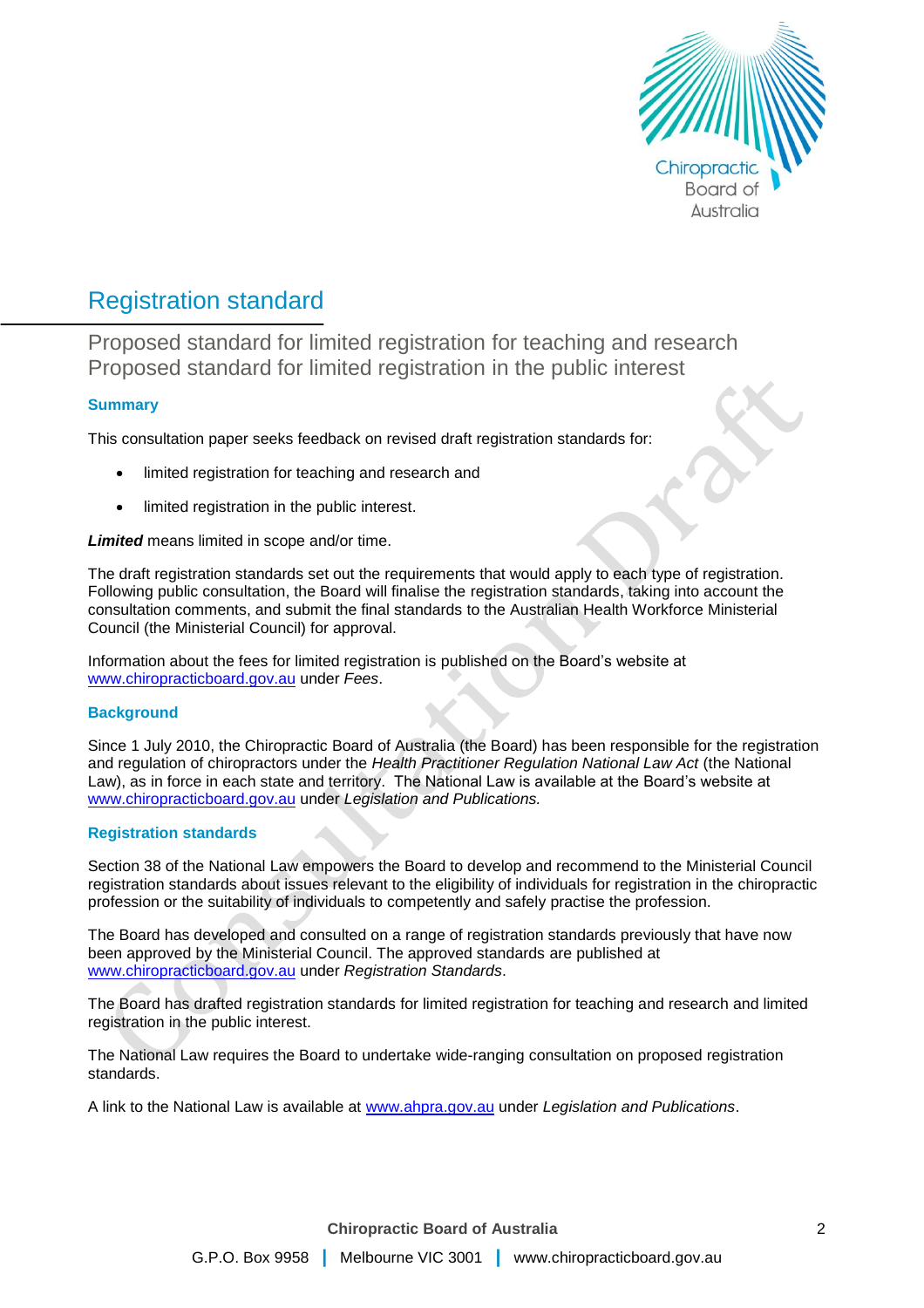

#### **Overview of issues**

This is a revised version of a consultation document originally provided for consultation late in 2010. Much of the feedback from that round of consultation has been incorporated into this draft registration standard. In developing this consultation document, the Board has taken into account the characteristics of the chiropractic profession and has been mindful of the approaches to limited registration that have been developed by other National Boards. The Board is conscious of the importance of consistency with other National Boards where relevant and has indicated when it considers that a different approach is appropriate; for example, because of differences between professions.

# *Limited registration in the public interest*

The Board does not anticipate large numbers of applications for this type of limited registration. The Board has taken into account current workforce and employment patterns in the chiropractic profession. The draft registration standard gives some examples of when the Board considers limited registration may be in the public interest, but is not intended to be exhaustive. There may be other situations when limited registration in the public interest is important. The Board will assess these applications on a case-by case-basis, taking into account the objectives and guiding principles of the National Law. The Board is interested in feedback on this approach.

### *Limited registration for teaching or research*

The Board does not anticipate large numbers of applications for this type of limited registration, but acknowledges that input to the intellectual capital of the profession by overseas experts and overseas researchers is important to the development and advancement of the profession. This type of registration is for internationally-qualified chiropractors who are not qualified for general registration in Australia because they do not hold a qualification in a program of study approved by the Board, but who have a chiropractic qualification that is relevant to, and suitable for, a teaching or research position to which their application relates and who meet the other requirements of the Board. All such positions will be subject to supervision requirements. Clinical practice opportunities beyond the supervised teaching or research positions approved are, at present, not contemplated by the Board.

#### **Submissions**

The Chiropractic Board of Australia is seeking feedback on the draft registration standards for limited registration for teaching and research and limited registration in the public interest.

Please provide written submissions by email, marked "Mandatory Registration Standards" to chiroboardconsultation@ahpra.gov.au by close of business on **25 November 2011.** Submissions by post should be addressed to the Executive Officer, Chiropractic Board of Australia, AHPRA, GPO Box 9958, Melbourne, 3001.

The Board will publish all submissions on its website at [www.chiropracticboard.gov.au](http://www.chiropracticboard.gov.au/) to encourage discussion and inform the community and stakeholders, unless requested otherwise.

The Board will not place on its website, or make available to the public, submissions that contain offensive or defamatory comments or those which are outside the scope of the reference. Before publication, the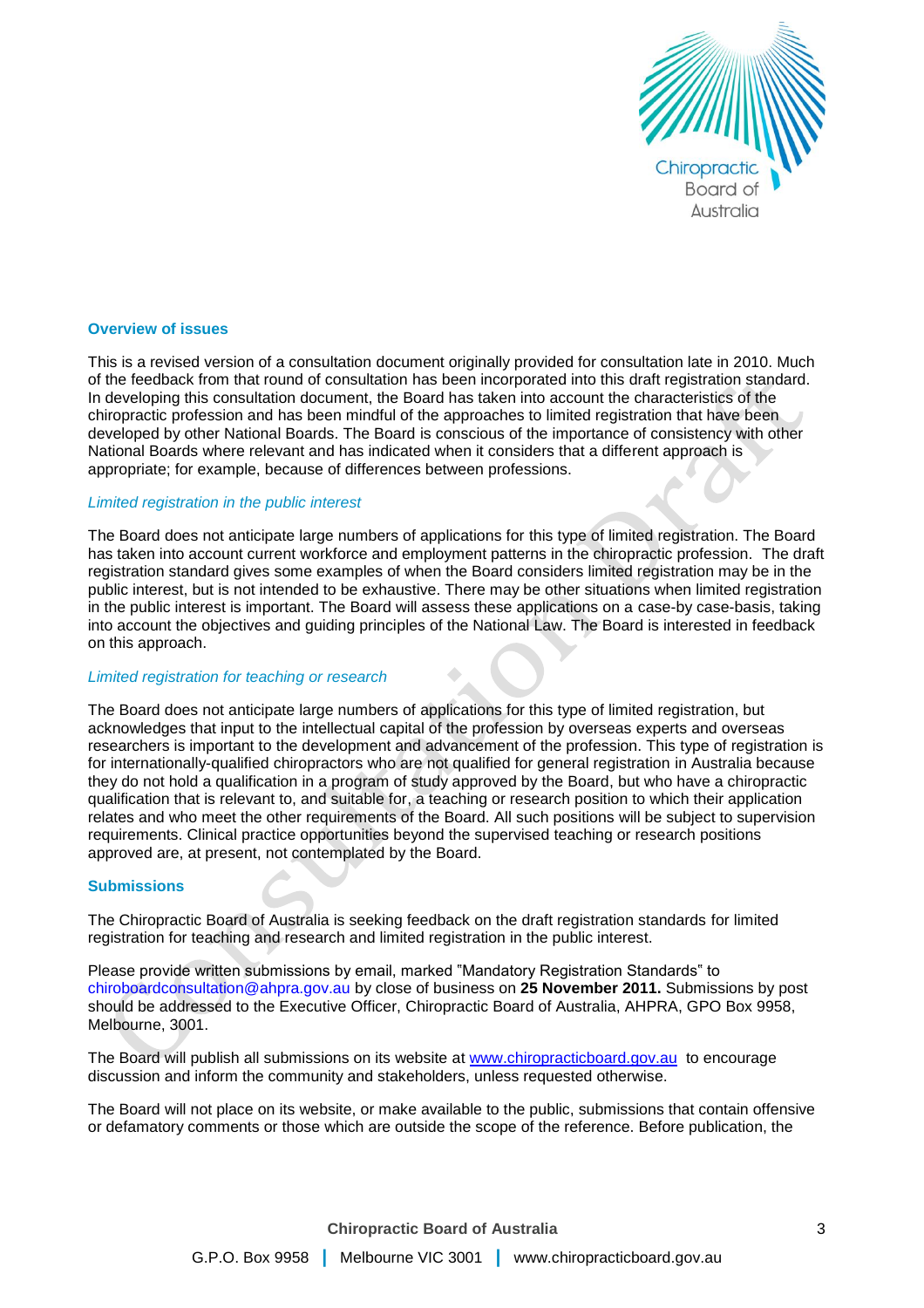

Board will remove personally-identifying information from submissions such as addresses and telephone numbers.

The views expressed in the submissions are those of the individuals or organisations who submit them and their publication does not imply any acceptance of, or agreement with, these views by the Board.

The Board also accepts submissions made in confidence. These submissions will not be published on the website or elsewhere. Submissions may be confidential because they include personal or other sensitive information. Any request for access to a confidential submission will be determined in accordance with the *Freedom of Information Act 1982* (Cth), which has provisions designed to protect personal information and information given in confidence.

Please let us know if you do not want us to publish your submission, or want us to treat all or part of it as confidential. In the absence of such a request, submissions will be published on the Board's website.

Interested parties are invited to make submissions on this proposal for consideration before the Board submits the proposed registration standards to the Ministerial Council. The closing date for submissions is close of business on **25 November 2011.**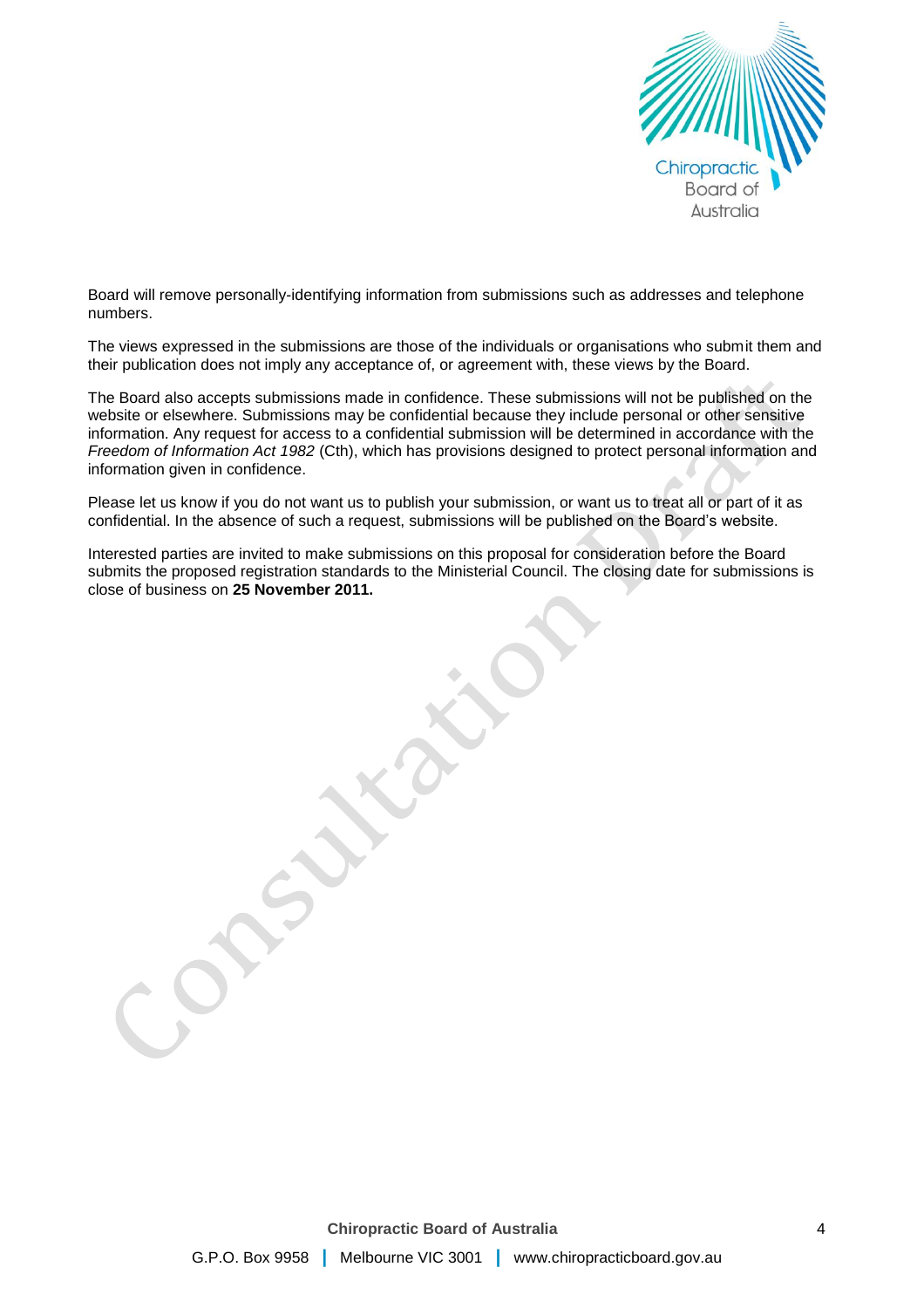

# Registration standards

Proposed standard for limited registration for teaching and research Proposed standard for limited registration in the public interest

The Board's statement of assessment against AHPRA's procedures for development of registration standards

The Australian Health Practitioner Regulation Agency (AHPRA) has Procedures for the Development of Registration Standards (the AHPRA procedures) published at www.ahpra.gov.au.

Following is the assessment by the Chiropractic Board of Australia of its proposed mandatory registration standards against the three elements outlined in the AHPRA procedures.

**The proposed registration standards take into account the objectives and guiding principles of the National Law (section 3).**

### **Board assessment**

The Board considers that its proposed registration standards regarding for limited registration for teaching and research and limited registration in the public interest meet the objectives and guiding principles of the National Law.

In particular, the proposed registration standards will provide for the protection of the public by ensuring that only health practitioners who are suitably trained and qualified to practise in a competent and ethical manner are registered; by enabling the continuous development of a flexible, responsive, and sustainable Australian health workforce; and by supporting the National Scheme to operate in a transparent, accountable, efficient, effective and fair way.

With respect to the proposed registration standard for limited registration in the public interest, the Board has taken into account the current chiropractic workforce and employment patterns in the chiropractic profession. The draft registration standard gives some examples of when the Board considers limited registration may be in the public interest, but is not intended to be exhaustive. There may be other situations when limited registration in the public interest is important. The Board will assess these applications on a case-by-case basis, taking into account the objectives and guiding principles of the National Law.

With respect to the proposed registration standard for limited registration for teaching or research, the Board acknowledges that input into the intellectual capital of the profession by overseas experts and overseas researchers is important in the development and advancement of the profession. This type of registration will provide a pathway for internationally-qualified chiropractors who are not qualified for general registration in Australia because they do not hold a qualification in a program of study approved by the Board, but who have a chiropractic qualification that is relevant to, and suitable for the teaching or research position to which the application relates and who meet the other requirements of the Board. All such positions will be subject to supervision requirements. Clinical practice opportunities beyond the approved supervised teaching or research position are, at present, not contemplated by the Board as there is a need currently for chiropractors to meet the entry-level requirements before engaging with the public.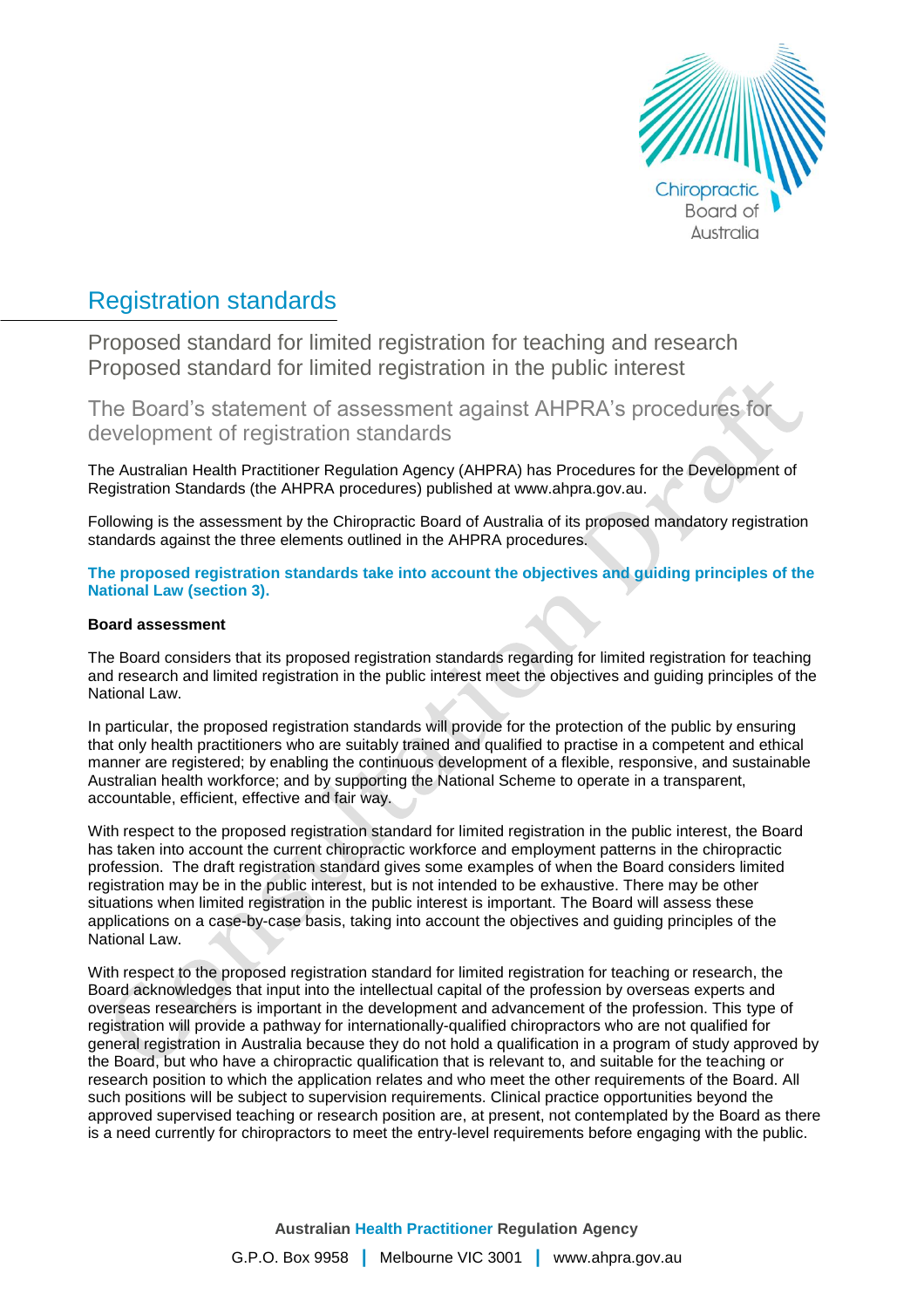

### **The proposed registration standards meet the consultation requirements of the National Law.**

#### **Board assessment**

The National Law requires wide-ranging consultation on proposed registration standards. The National Law also requires the Board to consult with other boards on matters of shared interest.

The Board is ensuring that there is public exposure of its proposals and the opportunity for public comment by undertaking a six-week public consultation process. This process includes the publication of the consultation paper and draft registration standards on the website. The Board has already drawn this paper to the attention of the 13 other National Boards, AHPRA, governments and the accreditation body for the chiropractic profession and now submits it to the profession and the broader public for review and comment.

The Board will take into account the comments it receives when finalising its draft standards for submission to the Ministerial Council for approval.

#### **The proposed registration standards take into account the COAG principles for best practice regulation**

#### **Board assessment**

In developing the draft proposed registration standards on limited registration for teaching and research and limited registration in the public interest for consultation, the Board has taken into account the Council of Australian Governments (COAG) Principles for Best Practice Regulation.

As an overall statement, the Board has taken care not to propose unnecessary regulatory burdens that would create unjustified costs for the profession or the community. The Board believes the proposed standards impose a regulatory burden commensurate with the risks associated with the practice of chiropractic by chiropractors and that their approach is in the public interest.

The draft standards proposed by the Board specifically addresses the four COAG principles as follows:

- a) The Board considered whether its proposed registration standards may result in an unnecessary restriction of competition among health practitioners, and concluded that while the standard sets requirements for limited registration, it is necessary to ensure that only practitioners who are suitably trained and qualified to practise in a competent and ethical manner are registered.
- b) The Board considered whether its proposed registration standards could result in an unnecessary restriction of consumer choice. Rather than restricting consumer choice, the draft standards are consumer driven and will enable overseas chiropractors who meet the registration requirements to practise in Australia with appropriate supervision.
- c) The Board considered that the overall costs of the draft registration standards to members of the public and/or registrants and/or governments and concluded that the costs are appropriate when offset against the benefits that these standards contribute to delivering.
- d) The Board has procedures in place to ensure that the standards remain relevant and in the public interest over time. The standards will be reviewed within three years of their commencement,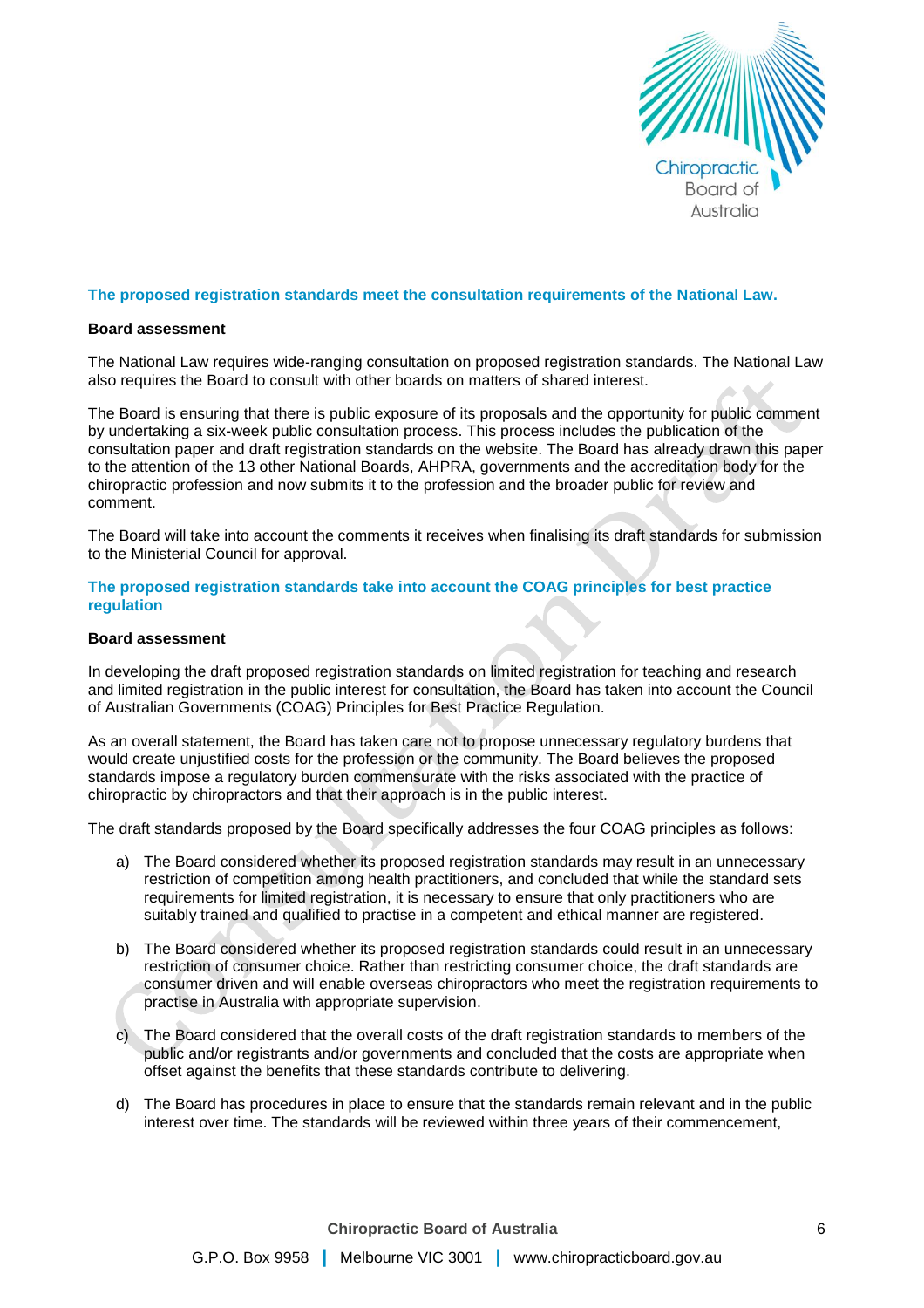

including assessment against the objectives and guiding principles in the National Law and the COAG principles for best practice regulation.

**Chiropractic Board of Australia** G.P.O. Box 9958 **|** Melbourne VIC 3001 **|** www.chiropracticboard.gov.au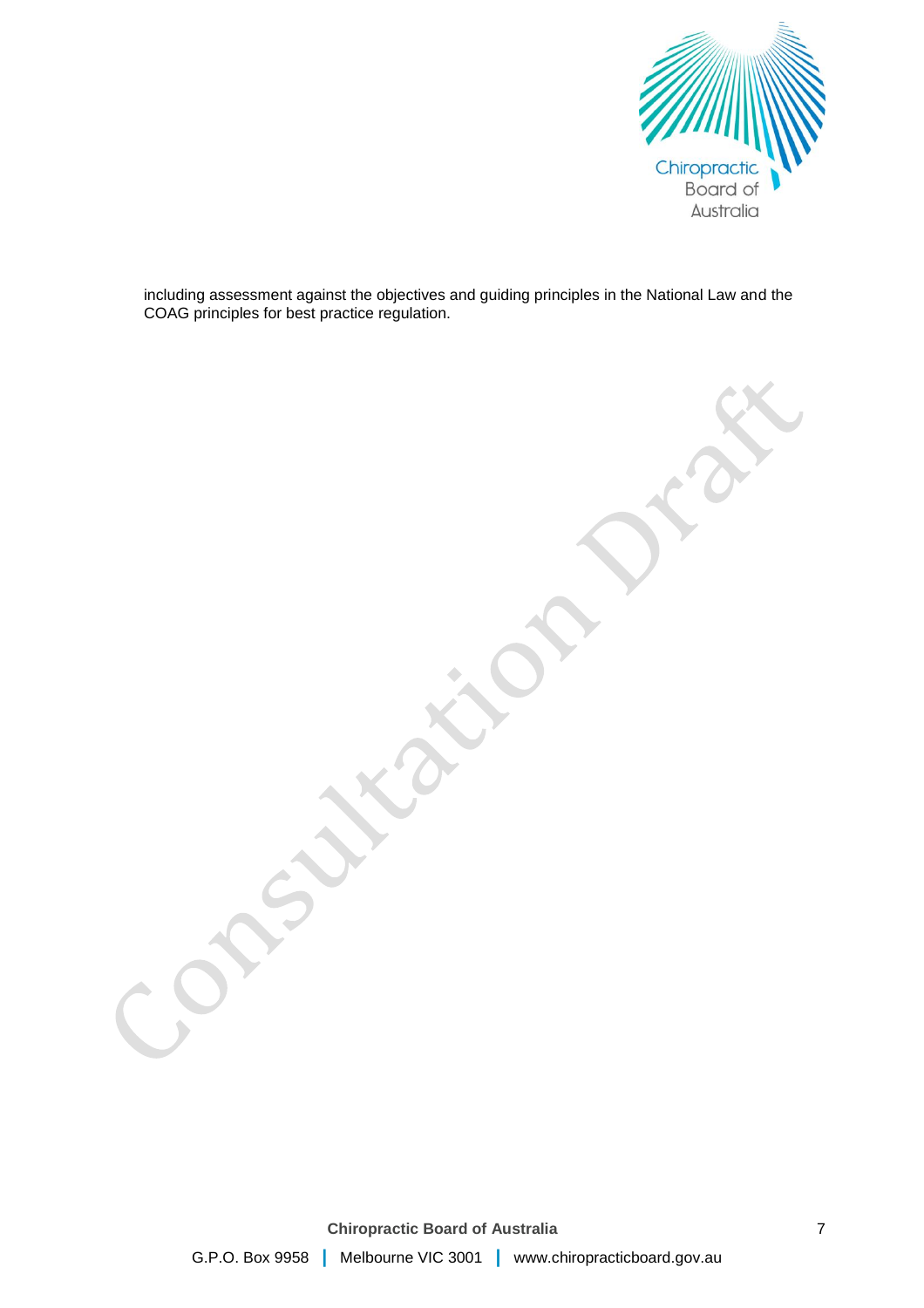

# Registration standard

# Limited registration for teaching or research

# **Authority**

This registration standard has been developed by the Chiropractic Board of Australia (the Board) under section 39 of the *Health Practitioner Regulation National Law Act* (the National Law) as in force in each state and territory. The relevant sections of the National Law are at *Attachment A* of this registration standard.

# **Summary of the registration standard**

The Board has developed this registration standard to set out the initial and ongoing requirements that a registrant must meet to be granted and/or to renew limited registration to fill a teaching or research position at a higher education institution or research entity, under section 69 of the National Law.

# **Application of the registration standard**

This type of limited registration is for internationally-qualified chiropractors who are not qualified for general registration in Australia because they do not hold a qualification in a program of study approved by the Board, but who have a chiropractic qualification that is relevant to, and suitable for, the teaching or research position to which their application relates and who meet the other requirements of the Board.

This registration standard does not apply to Australian chiropractors who have a qualification in a program of study approved by the Board, chiropractors from New Zealand who qualify for general registration in Australia via trans-Tasman mutual recognition, or those overseas-trained chiropractors who have passed an assessment of the Council on Chiropractic Education Australasia (CCEA) under section 53(c) of the National Law.

This type of registration is suitable for overseas-qualified chiropractors who intend to fill a teaching or research position and use the title 'chiropractor'.

# **General requirements**

All chiropractors granted limited registration for teaching or research must comply with the requirements set out in this registration standard, including:

- complying with the supervision requirements
- authorising and facilitating the provision of regular reports from their supervisor/s to the Board regarding their safety and competence for registration
- performing satisfactorily in the teaching or research position
- not engaging in clinical practice and
- not engaging in teaching of clinical skills or in supervision of students in relation to clinical skills or in a clinical setting.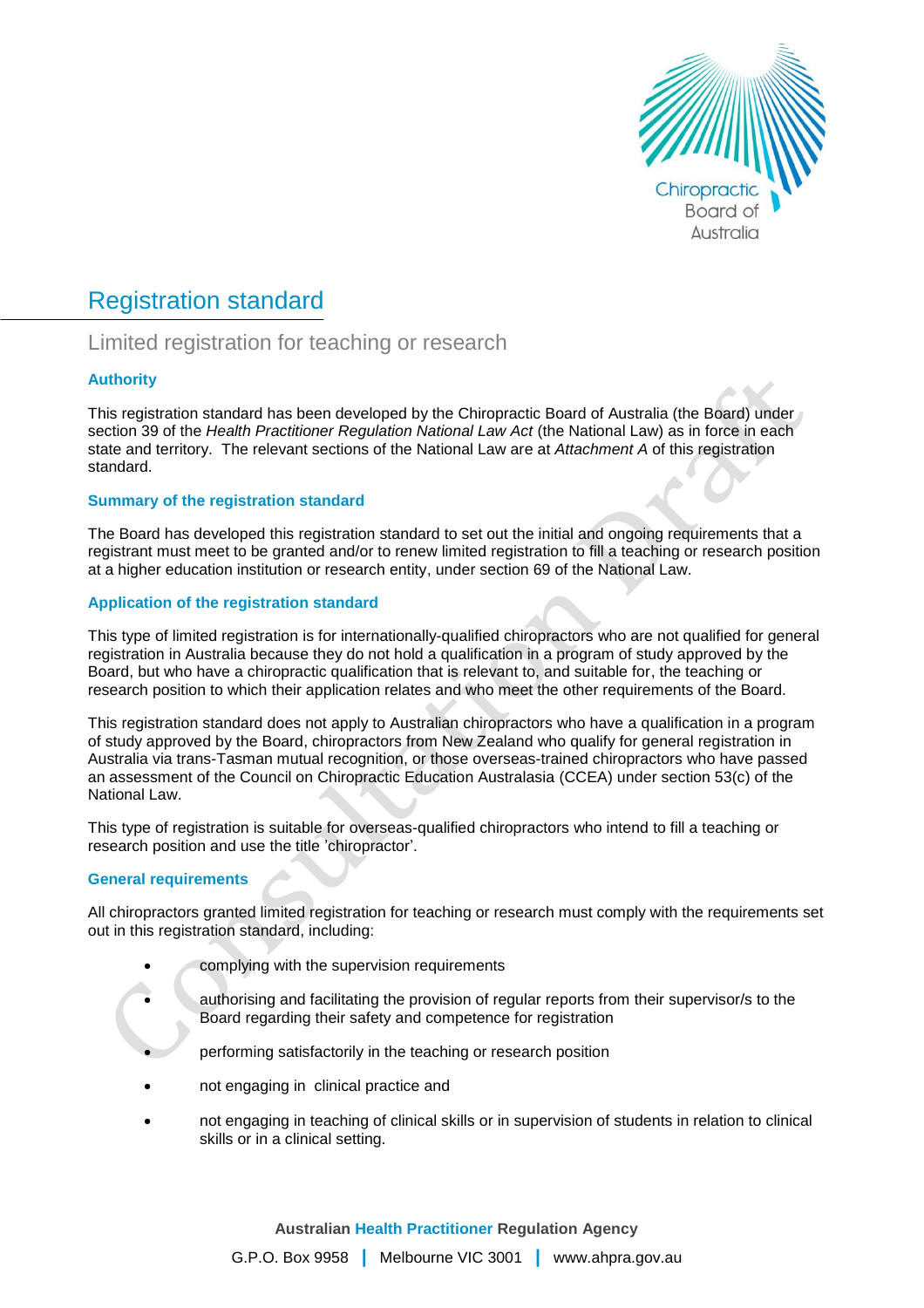

These requirements are established under this registration standard to ensure safe and competent practice for the period of limited registration.

The Board may vary these requirements in exceptional circumstances.

Please note: to teach clinical skills or to engage in supervision of students in relation to clinical skills or in a clinical setting, the CCEA's *Standards for First Professional Chiropractic Programs* require that a chiropractor must have general registration and comply with CCEA requirements (see www.ccea.com.au/publications).

### **National Law requirements**

The requirements of the Board to register a person under section 69 *Limited registration for teaching or research* are:

- 1. compliance with the requirements of section 65 of the National Law on eligibility for limited registration
- 2. chiropractic qualifications determined by the Board to be relevant and suitable for the teaching or research employment position
- 3. evidence of compliance with the Board's registration standard on English language skills
- 4. evidence of work practice history that meets the Board's registration standard on recency of practice
- 5. details of registration history, including certificates of good standing/registration status from each registration authority with which the applicant has been registered in the previous five years (supplied, where possible, directly to the Board from the relevant registration authority)
- 6. written confirmation and detail of:
	- a. the employer/sponsoring organisation, including contact details
	- b. the position description
	- c. the name, qualifications and contact details of the proposed clinical supervisor and
	- d. the details of a supervision plan as set out in *Attachment B: Roles and responsibilities of the supervisor and supervision plan* in this registration standard
- 7. written confirmation from the proposed supervisor that he or she agrees to provide supervision and to comply with the Board's requirements for supervision, including implementing the supervision plan
- 8. satisfactory completion of a criminal record check that meets the Board's registration standard on criminal history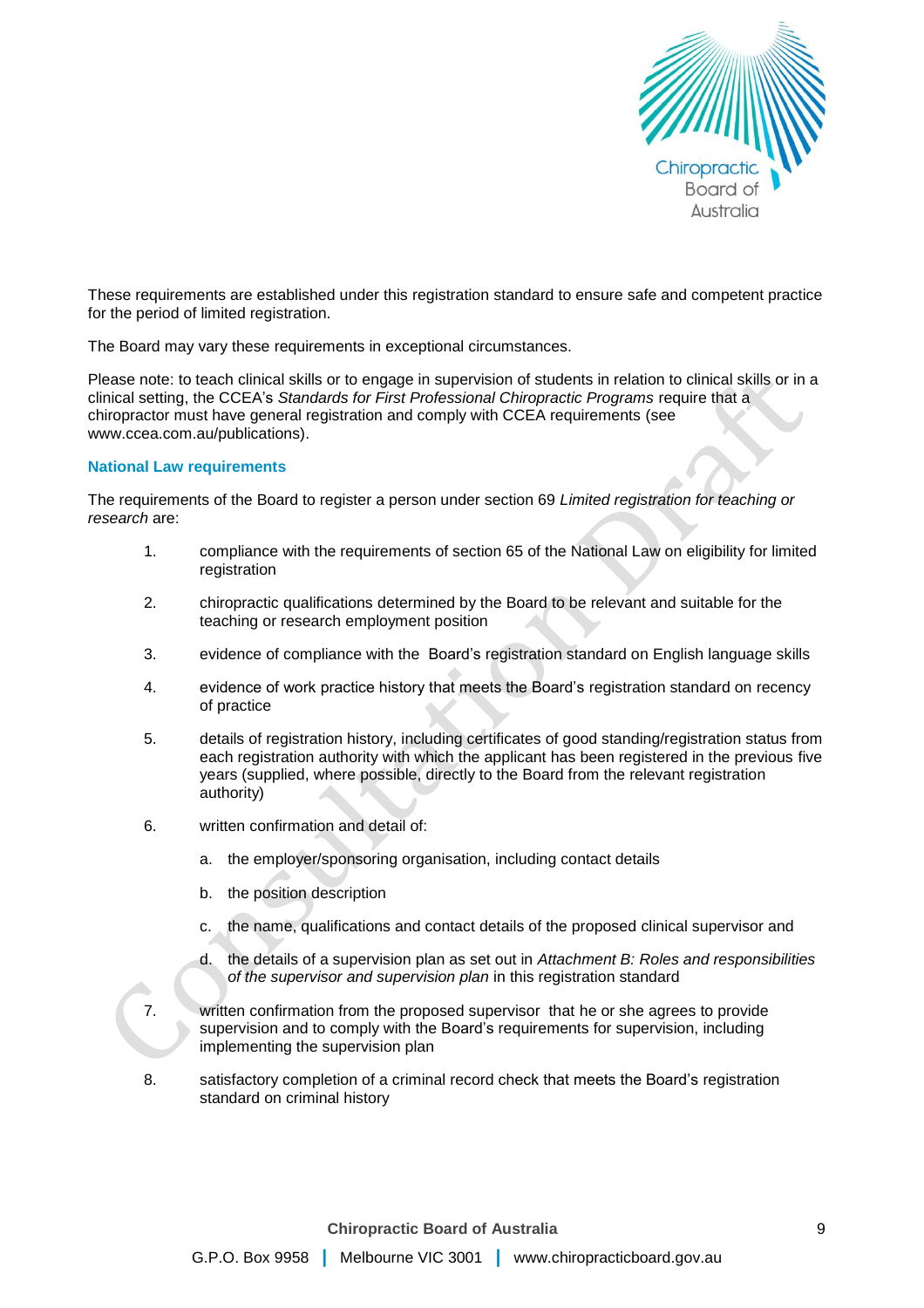

- 9. confirmation that the applicant will meet the requirements of the Board's registration standard on professional indemnity insurance
- 10. any other information the Board requires under section 70 of the National Law to determine whether the practitioner is a suitable person to hold limited registration and
- 11. a declaration that the individual is not disqualified under the National Law or a law of a coregulatory jurisdiction from applying for this type of registration.

#### **Compliance requirements**

An applicant for limited registration for teaching or research must:

- agree to work only in the position under supervision and to provide a detailed supervision plan before the commencement of employment
- with the supervisor's written agreement, to provide a report every six months to the Board (or as otherwise determined by the Board)
- comply with the supervision plan approved by the Board
- comply with the Board's registration standard on continuing professional development on a pro rata basis (if total registration period exceeds four weeks)
- ensure that supervisors provide regular reports about the registrant's safety and competence to practise
- perform satisfactorily in the position or activities specified in his or her application and
- restrict his or her practice to the position or activities specified in the application.

If a practitioner with limited registration in teaching or research does not maintain employment in the teaching or research position, he or she is unable to comply with the requirements on registration and can no longer practise chiropractic.

A chiropractor registered under this type of limited registration is **not** able to undertake clinical practice. Those candidates wishing to engage in clinical practice should apply for general registration.

# **Relevant and suitable qualification**

The applicant must have evidence of being awarded a chiropractic qualification as recognised and listed by the Councils on Chiropractic Education International and/or as determined to be relevant and suitable by the Board in the circumstances. To assist its consideration, the Board may require a desktop assessment by the Board's accreditation authority, the Council on Chiropractic Education Australasia.

The Board reserves the right to review and make determinations on individual applications under its powers in the National Law. The Board must be satisfied that the applicant's qualifications are suitable for the teaching or research employment position and that public safety is ensured.

#### **Supervision and supervision plan**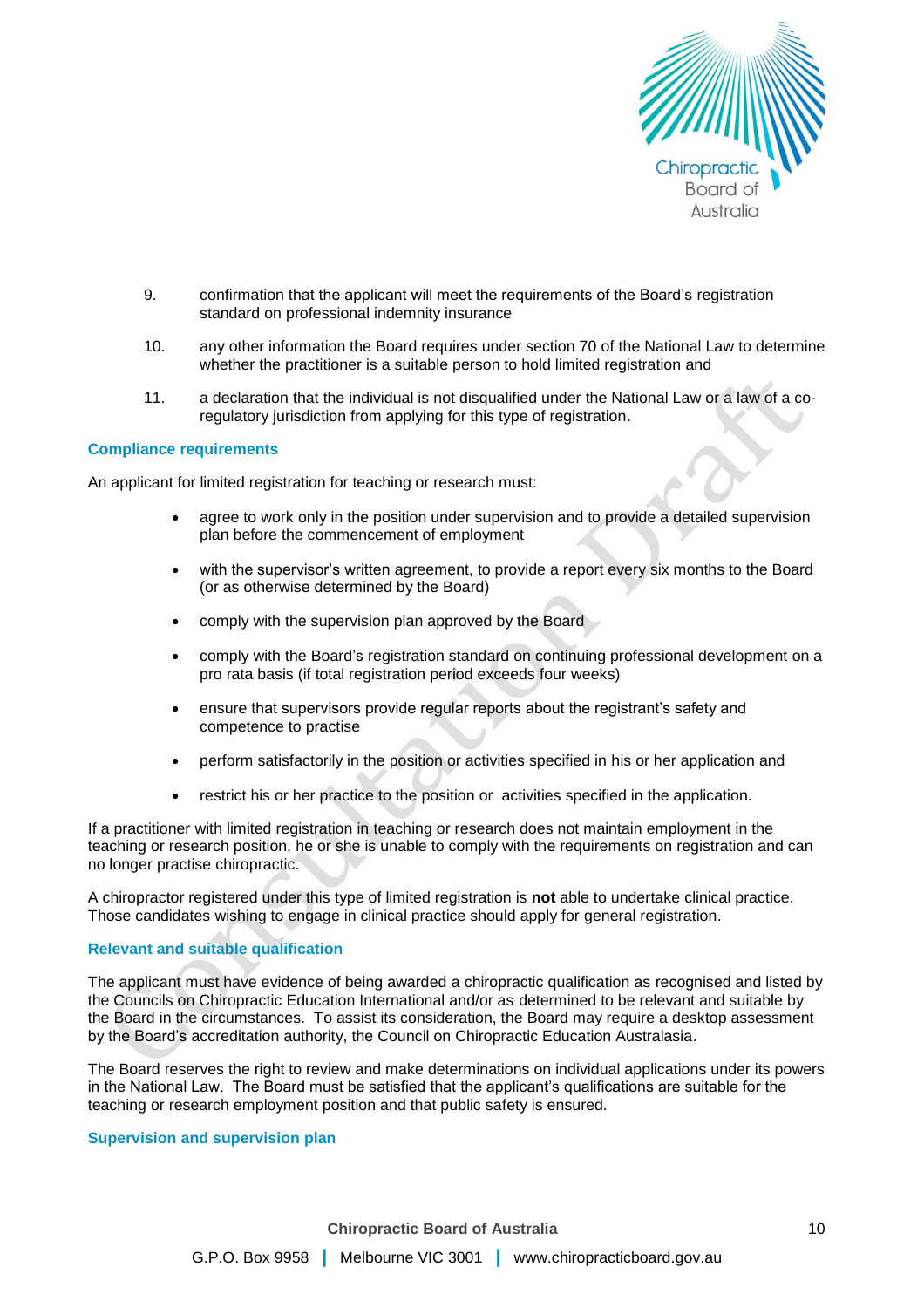

*Attachment B: Roles and responsibilities of the supervisor and supervision plan* sets out the requirements of the supervisor and the details required in the supervision plan. A chiropractor granted limited registration for teaching or research must comply with the supervision plan approved by the Board at the time of granting registration.

The supervisor must agree in writing to provide reports every six months to the Board (or as otherwise determined by the Board) as a part of the initial application for limited registration. The supervisor must provide these reports on the chiropractor's competence to ensure that the chiropractor can continue to be registered with limited registration. The reports must be sent to the Board as required by the Boardapproved supervision plan as approved at the time of granting limited registration. If the supervisor does not provide reports as required by the supervision plan, the Board may withdraw the limited registration.

# **Renewal of limited registration**

Renewal of limited registration for teaching and research will be subject to the practitioner meeting the following requirements:

- a. completion of an annual renewal form and annual statement as required by the National Law
- b. demonstrated compliance with any conditions or requirements on registration
- c. satisfactory performance in the relevant position
- d. any additional investigation, information, examination or assessment required by the Board in accordance with section 80 of the National Law and
- e. for registration of more than four weeks, compliance with the Board's registration standard on continuing professional development on a pro rata basis, calculated on the period of registration.

Limited registration is granted for a period no more than 12 months and may be renewed three times only, as set out by section 72 of the National Law. If limited registration has been renewed three times, a chiropractor seeking limited registration may submit a new application for limited registration which will need to meet the requirements set by the Board at that time.

# **Refusal to renew**

In addition to the provisions of the National Law, the Board may refuse to renew a chiropractor's registration if:

- the chiropractor's employment related to limited registration ceases or is terminated or
- the chiropractor fails to comply with supervision requirements or
- reports every six months have not been provided to the Board or
- the chiropractor cannot demonstrate compliance with any conditions or requirements on the limited registration or
- there is demonstrated unsatisfactory performance in the teaching or research position based on the supervision reports or other information received by the Board or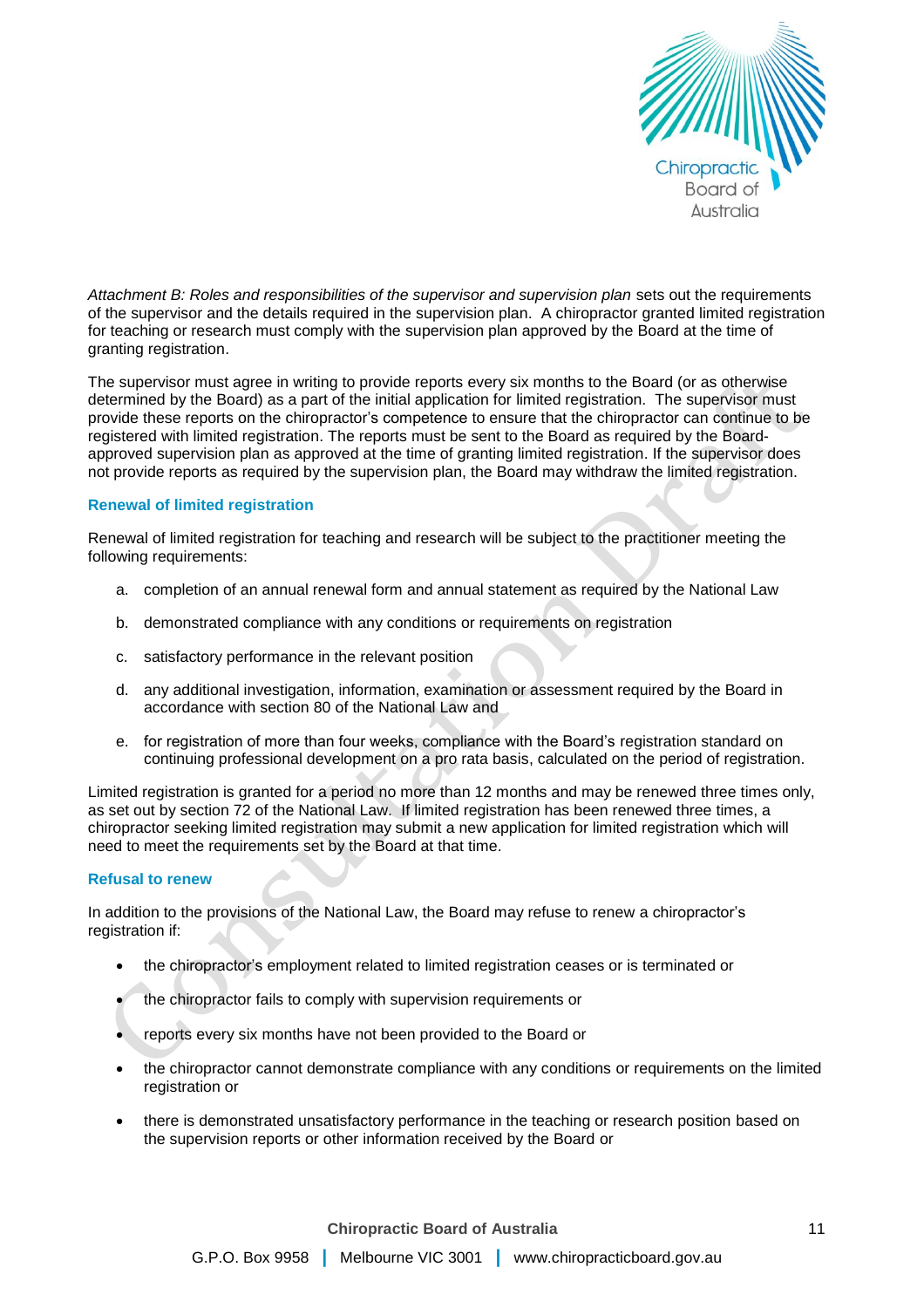

the chiropractor has not met any other requirements of the Board.

The Board may also refuse renewal for any of the reasons specified in section 112 of the National Law.

### **Application**

- Applicants seeking registration under section 69 of the National Law must make a written application to the Board using the limited registration for teaching or research as a chiropractor application form available at [www.chiropracticboard.gov.au](http://www.chiropracticboard.gov.au/) under *Forms,* together with supporting documents.
- It is recommended that applicants submit their application with supporting documentation, at least two months before commencement of the employment position, to ensure time for the application to be assessed.
- Applicants may request that the registration pre-dates their commencement of employment by up to one month.
- The Board requires details of the employment position, including details signed by the applicant, supervisor and the employer outlining:
	- o who will supervise the applicant in his or her work
	- o the supervision plan
	- o where the applicant will be employed and a detailed job description, including the scope of practice of the teaching or research role and
	- o the period of employment.
- The Board may request any additional details necessary to consider the application for registration.

#### **Applications for variation in changed circumstances**

If a chiropractor registered with limited registration for teaching or research has a significant change in circumstances, such as a change in the teaching or research role, the chiropractor must submit a new application for limited registration. However, chiropractors can apply to the Board for a variation if there is a minor change to their circumstances, such as a change in supervisor.

When making an application for a variation, the Board requires details of the change of circumstances from the sponsoring employer and confirmation from the chiropractor and the supervisor that each agrees to the change in circumstances. Supporting documentation of the change must be submitted. If the Board considers that the variation is significant, it will require the chiropractor to submit a new application.

# **Conditions on the register**

Chiropractors granted limited registration for teaching and research should note that the registration is granted for a particular purpose and for a limited time. The terms of the limited registration will be noted on the national register of chiropractors and any practice outside those terms is **not permitted.**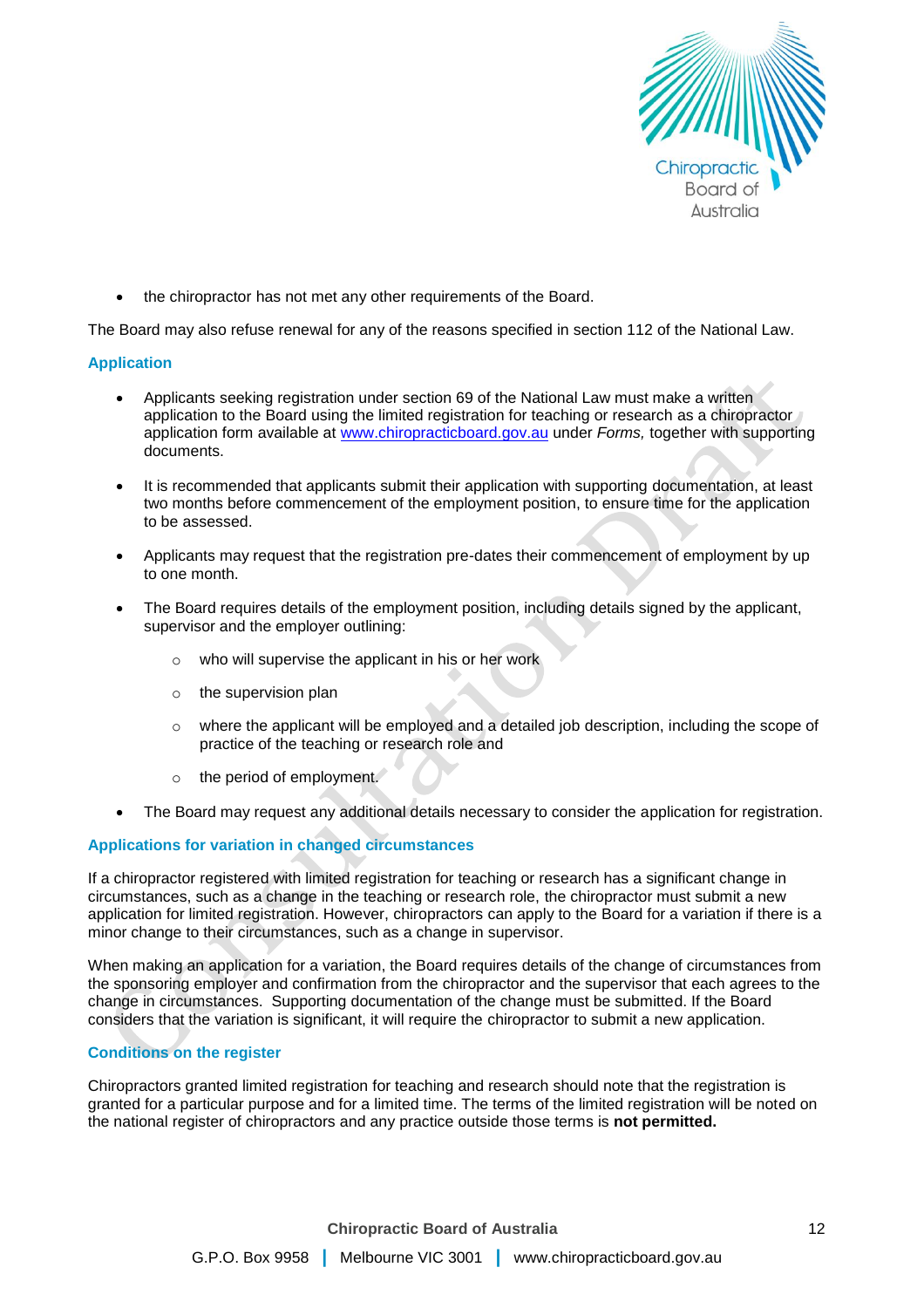

### **Definitions**

*Clinical practice* means performing the duties expected of a chiropractor for a patient in a clinical setting

*Employer* includes employer, sponsoring body, organisation, institution or an individual

**Supervisor** means a person, approved by the Board to oversee a registrant under this registration standard, who ensures the compliance of the registrant with all terms and conditions placed upon that registration, including the published codes and guidelines of the Board; the supervisor **will** also be required to ensure the registrant's compliance with an approved supervision plan, including reporting requirements to the Board

**Private practice** means the context of providing chiropractic services to the public on an independent and self-supporting basis

**Practice** means any role, whether remunerated or not, in which the individual uses his or her skills and knowledge as a health practitioner in the profession; for the purposes of this registration standard, practice is not restricted to the provision of direct clinical care, it also includes working in a direct nonclinical relationship with clients, working in management, administration, education, research, advisory, regulatory or policy development roles, and any other roles that impact on safe, effective delivery of services in the profession and/or use their professional skills (this is a standard definition used across all National Boards). Any variation in the definition of practice agreed by the Board as part of a wider consultation on this issue will apply to this registration standard.

*Supervision plan* means a plan that sets out the arrangements or proposed arrangements for supervision of a chiropractor, which is a prerequisite for limited registration for teaching or research

#### **Review**

Date of issue: This registration standard will commence on (a date to be advised following approval by the Ministerial Council)

Date of review: This registration standard will be reviewed at least every three years from the date of issue

Last reviewed: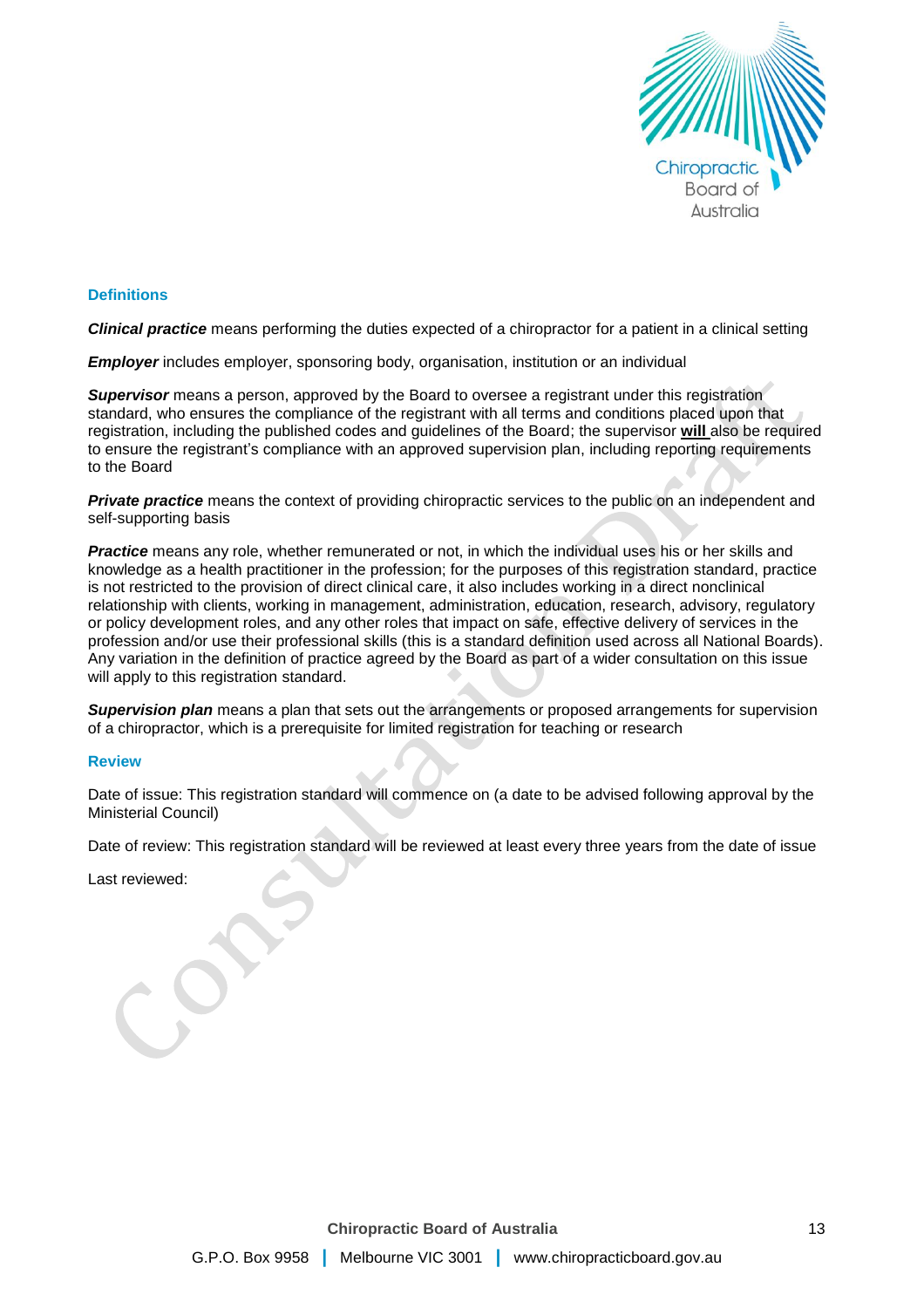

# **Attachment A:** *Health Practitioners Regulation National Law Act* **as in force in each state and territory**

General provisions

Division 4 Limited registration

65 Eligibility for limited registration

(1) An individual is eligible for limited registration in a health profession if—

(a) the individual is not qualified for general registration in the profession or specialist registration in a recognised speciality in the profession; and

(b) the individual is qualified under this Division for limited registration; and

(c) the individual is a suitable person to hold limited registration in the profession; and

(d) the individual is not disqualified under this Law or a law of a co-regulatory jurisdiction from applying for registration, or being registered, in the health profession; and

(e) the individual meets any other requirements for registration stated in an approved registration standard for the health profession.

(2) Without limiting subsection (1), the National Board established for the health profession may decide the individual is eligible for registration in the profession by imposing conditions on the registration under section 83.

69 Limited registration for teaching or research

(1) An individual may apply for limited registration in a health profession to enable the individual to fill a teaching or research position.

(2) The individual is qualified for the limited registration applied for if the National Board established for the health profession is satisfied the individual's qualifications are relevant to, and suitable for, the position.

72 Period of limited registration

(1) The period of registration that is to apply to a health practitioner granted limited registration in a health profession is the period (the registration period), not more than 12 months, decided by the National Board established for the profession and published on the Board's website.

(2) If the National Board decides to register a health practitioner in the health profession during a registration period, the registration—

- (a) starts when the Board makes the decision; and
- (b) expires at the end of the last day of the registration period.
- (3) Limited registration may not be renewed more than 3 times.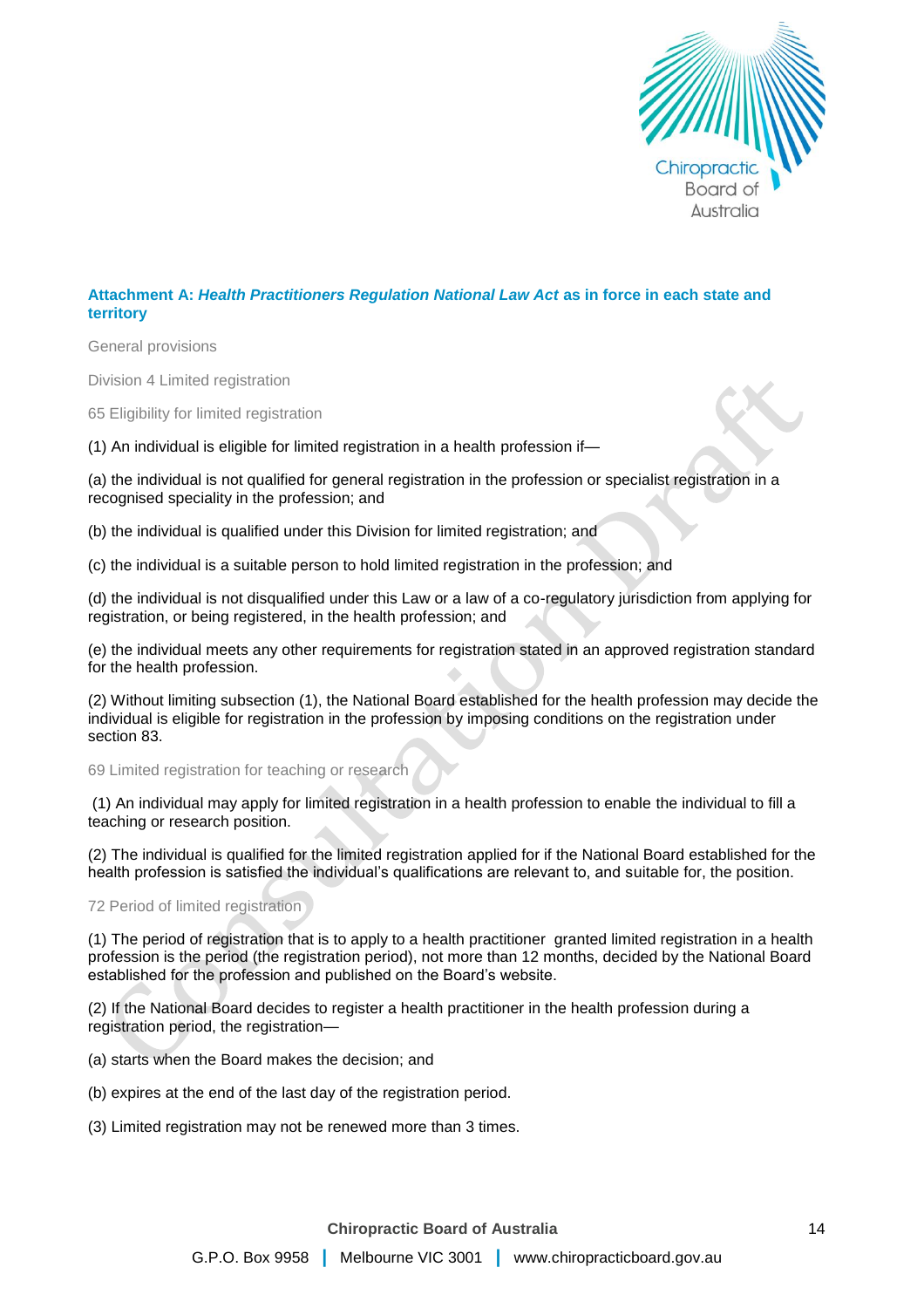

Note.

If an individual had been granted limited registration in a health profession for a purpose under this Division, had subsequently renewed the registration in the profession for that purpose 3 times and at the end of the period wished to continue holding limited registration in the profession for that purpose, the individual would need to make a new application for limited registration in the profession for that purpose.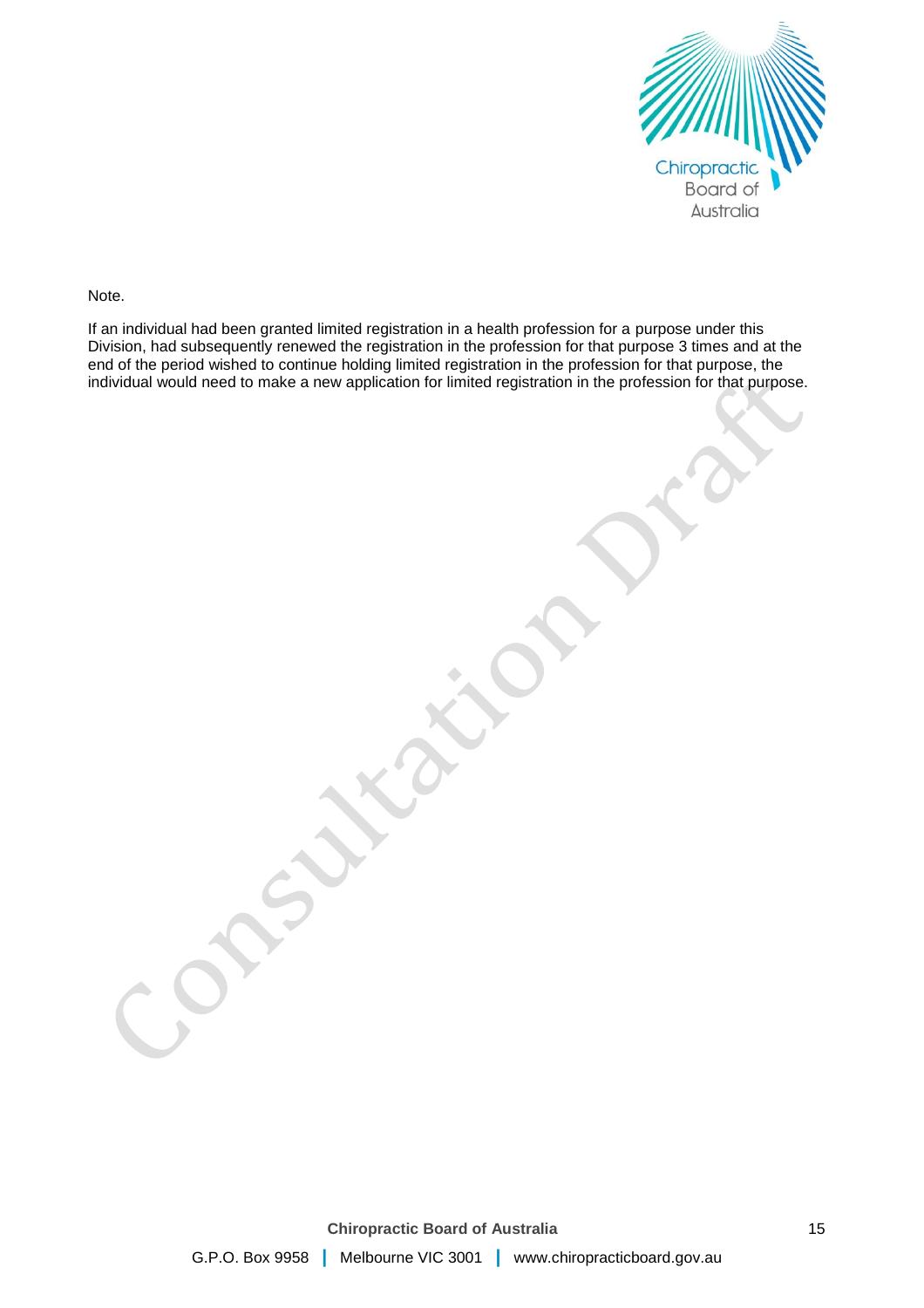

#### **Attachment B: Roles and responsibilities of the supervisor and supervision plan**

- 1. The nominated supervisor must have appropriate qualifications and experience to supervise a person in the position for which the applicant is seeking limited registration.
- 2. The supervisor must have consented to act as a supervisor and must be listed on the original application form for limited registration for teaching or research. The supervisor must be able to comply with the requirements of the level of supervision required and have agreed to comply with the reporting requirements of the Board in accordance with the supervision plan.
- 3. The relationship between supervisor and registrant must be professional. Therefore, persons who have a family or personal relationship with the applicant will not be approved as supervisors.
- 4. The supervisor must take reasonable steps to ensure that the registrant is practising safely and competently by measures such as direct observation (where it is relevant to the level of supervision), periodic performance review and remediation of identified problems.
- 5. The supervision plan must detail the level and amount of supervision which the supervisor will provide to the applicant seeking limited registration for teaching or research. It should reflect a balance between the current training, competence and scope of practice of the applicant with the scope of practice and job description of the employment role.
- 6. The supervisor must notify the Board and employer immediately if there are concerns in relation to the registrant's performance, health or non-compliance with conditions or undertakings (other than minor issues that would be addressed through periodic performance review and remediation). The supervisor must ensure that the registrant is practising in accordance with the job description, the approved employment arrangements and the Board's registration standards, codes and guidelines, and must notify the Board of non-compliance with, or of any proposed changes to, those arrangements.
- 7. The Board must be advised if the supervisor is no longer able to provide the level of supervision that is required. Advice to the Board is not required if the supervisor takes temporary leave from the supervising role for a period of up to three (3) months. However, the nominated supervisor must arrange for another supervisor with appropriate qualifications and experience to undertake the supervision while the nominated supervisor is on leave.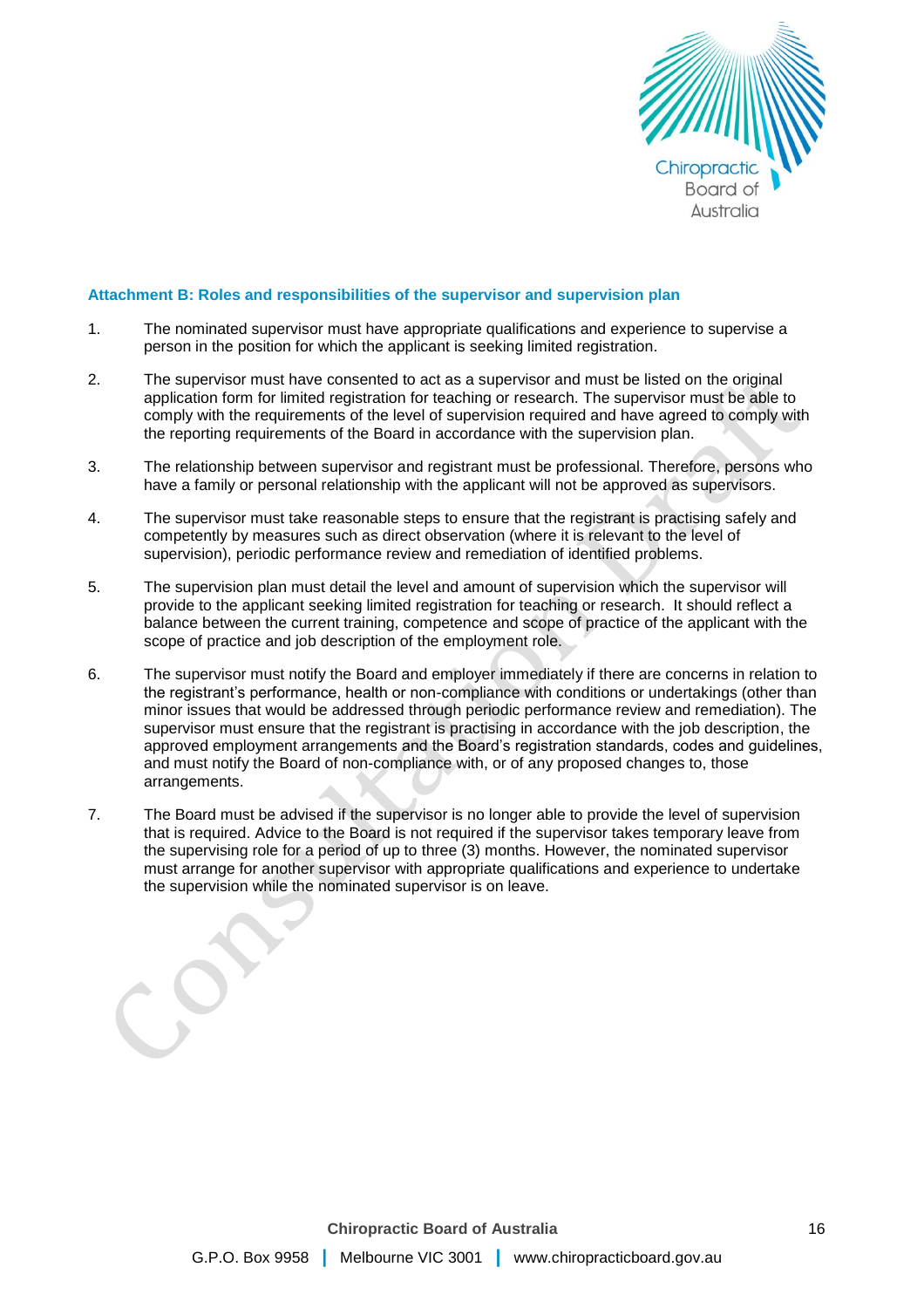

# Registration standard

# Limited registration in the public interest

# **Authority**

This registration standard has been developed by the Chiropractic Board of Australia (the Board) under section 68 of the *Health Practitioner Regulation National Law Act* (the National Law) as in force in each state and territory and in accordance with section 38(2) of that National Law.

# **Summary of the registration standard**

The Board has developed this registration standard to set out the requirements that a chiropractor must meet to be granted limited registration to practise as a chiropractor in the public interest, under section 68 of the National Law.

# **Application of the registration standard**

This registration standard applies to chiropractors with international qualifications who do not qualify for general registration in Australia under the National Law.

The Board will determine whether it is in the public interest to register a chiropractor but, in general, will only register a chiropractor under this type of registration for a limited time and/or for a limited scope.

This registration standard does not apply to Australian chiropractors who have a qualification in a program of study approved by the Board, chiropractors from New Zealand who qualify for general registration in Australia via trans-Tasman mutual recognition, or those overseas-trained chiropractors who have passed an assessment of the Council on Chiropractic Education Australasia (CCEA) under section 53(c) of the National Law.

The Board would consider it in the public interest to apply this registration standard to register a chiropractor when:

- there is an unexpected situation where a natural disaster has occurred or
- there is an international event (including sporting events) or
- there is an internationally-recognised expert required to demonstrate or teach a procedure or
- there is an overseas-qualified chiropractor seeking to participate in a workshop/seminar which involves cervical manipulation or which is attended by an overseas-qualified practitioner who wishes to use the title 'chiropractor'.

# **National Law requirements**

All applicants granted limited registration in the public interest must comply with the requirements for registration set out in this registration standard, including:

1 compliance with the requirements of section 65 on eligibility for limited registration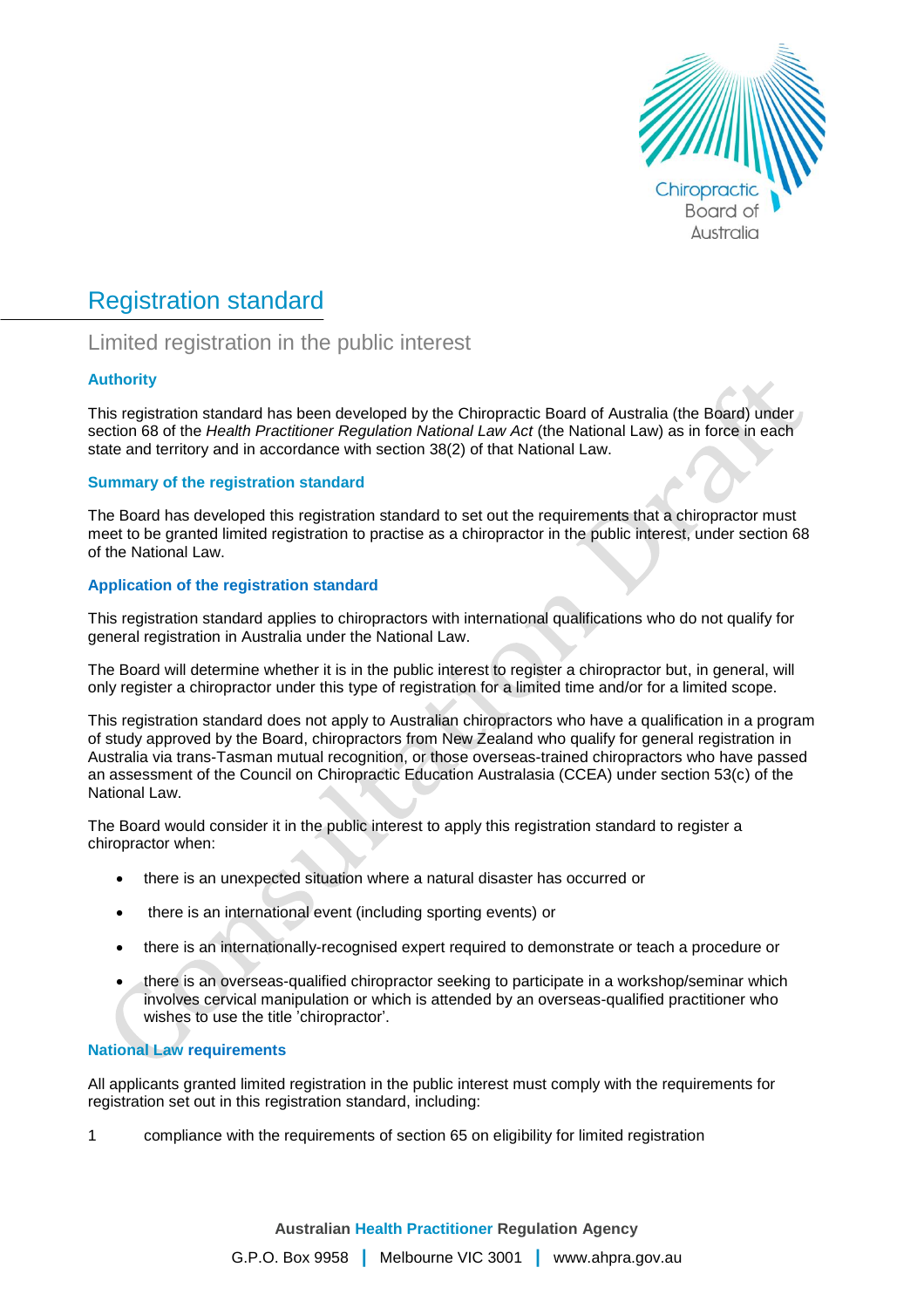

- 2 chiropractic qualifications as recognised and listed by the Councils of Chiropractic Education International and/or determined to be relevant and suitable for the purpose of limited registration in the public interest
- 3 evidence of compliance with the Board's registration standard on English language skills
- 4 evidence of work practice history that meets the Board's registration standard on recency of practice
- 5 confirmation that the applicant will meet the requirements of the Board's registration standard on professional indemnity insurance
- 6 details of registration history, including certificates of good standing/registration status from each registration authority with which the applicant has been registered in the previous five years (supplied where possible directly to the Board from the relevant registration authority).
- 7 written confirmation and detail of the:
	- a. employer/sponsoring organisation and/or sponsoring chiropractor, including contact details and
	- b. the position description and/or clinical activities that will be undertaken, including dates and locations and, in the case of a demonstration or workshop, any organisation who is sponsoring the demonstration or workshop
- 8 when registration is required for more than one month, details of a supervision plan approved by the Board explaining how supervision will be provided to ensure the chiropractor's safe practice and details of the registered chiropractor nominated as the supervisor (see *Definitions* and *Attachment B: Roles and responsibilities of the supervisor and supervision plan (where applicable)* in this registration standard)
- 9 when the position involves practice on members of the Australian public rather than demonstrations or participation in a course, agreement to practise only under the supervision of a nominated registered chiropractor approved by the Board and written confirmation from the proposed supervisor that he or she agrees to provide supervision and to comply with reporting requirements (see *Definitions* and *Attachment B: Roles and responsibilities of the supervisor and supervision plan (where applicable)* in this registration standard)
- 10 reasons why it is in the public interest to register the practitioner
- 11 satisfactory completion of a criminal record check that meets the Board's registration standard on criminal history
- 12 any other information the Board requires under section 70 to determine whether the practitioner is a suitable person to hold limited registration and
- 13 a declaration that the individual is not disqualified under the National Law or a law of a coregulatory jurisdiction from applying for this type of registration.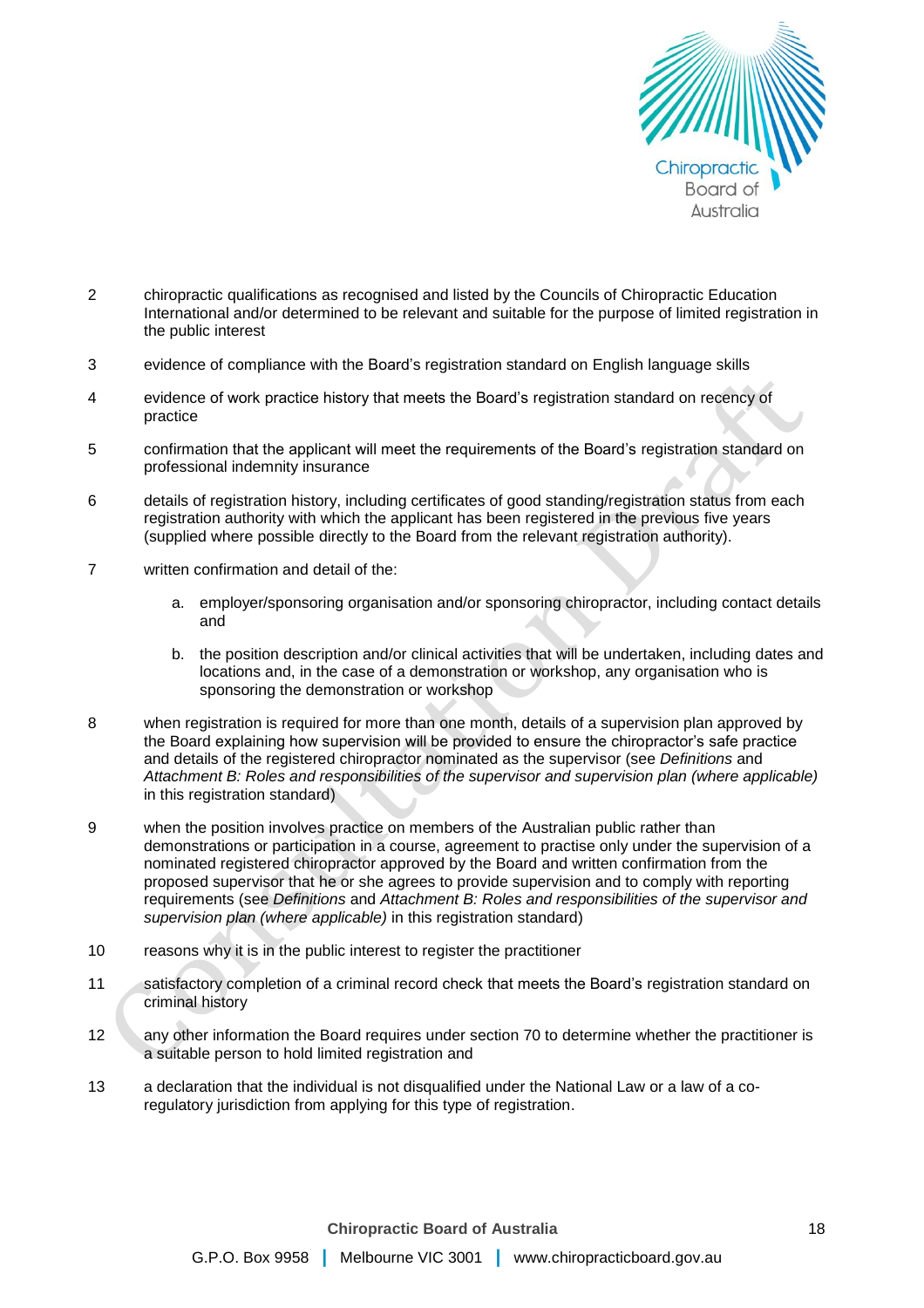

#### **Period of limited registration**

Registration is granted for a maximum period of one month unless there are special circumstances to require limited registration for up to but not exceeding three months. Please see *Renewal of limited registration* in the public interest in this registration standard for more information.

#### **Chiropractic qualification**

The applicant must have a chiropractic qualification which is recognised and listed by the Councils of Chiropractic Education International and/or as determined to be relevant and suitable by the Board.

The Board may require the applicant to obtain a desktop assessment of his or her qualifications from the Board's accreditation authority, the Council on Chiropractic Education Australasia (CCEA) to determine whether the chiropractic qualification is relevant and suitable.

Please note: overseas-qualified chiropractors who have successfully passed a CCEA assessment are qualified for general registration under section 53(c) of the National Law. Limited registration applies to overseas-qualified chiropractors who are not qualified for general registration in Australia.

Applicants must provide evidence of their current registration status or eligibility for registration to practise chiropractic in their home jurisdiction.

The Board reserves the right to review and make determinations on individual applications through its powers under the National Law. The Board must be satisfied that the applicant's qualifications are suitable for the public interest activities proposed to ensure public safety.

# **Compliance requirements**

Registrants with limited registration in the public interest are required to:

- comply with any supervision plan approved by the Board
- ensure that supervisors provide regular reports about the registrant's safety and competence to practise
- perform satisfactorily in the position or clinical activities specified in the application and
- restrict their practice to the position or clinical activities specified in their application.

If a practitioner with limited registration in the public interest does not maintain his or her employment or engagement in the clinical activities specified in the application, he or she is unable to comply with the requirements on practice and can no longer practise chiropractic. A chiropractor registered under this type of limited registration in the public interest is **not** able to undertake private practice of any sort.

# **Period of limited registration**

Limited registration in the public interest is a short-term type of registration and, therefore, will be granted generally for a period of one month unless there are special circumstances to require limited registration for up to, but not exceeding, three months (note the supervision plan requirements).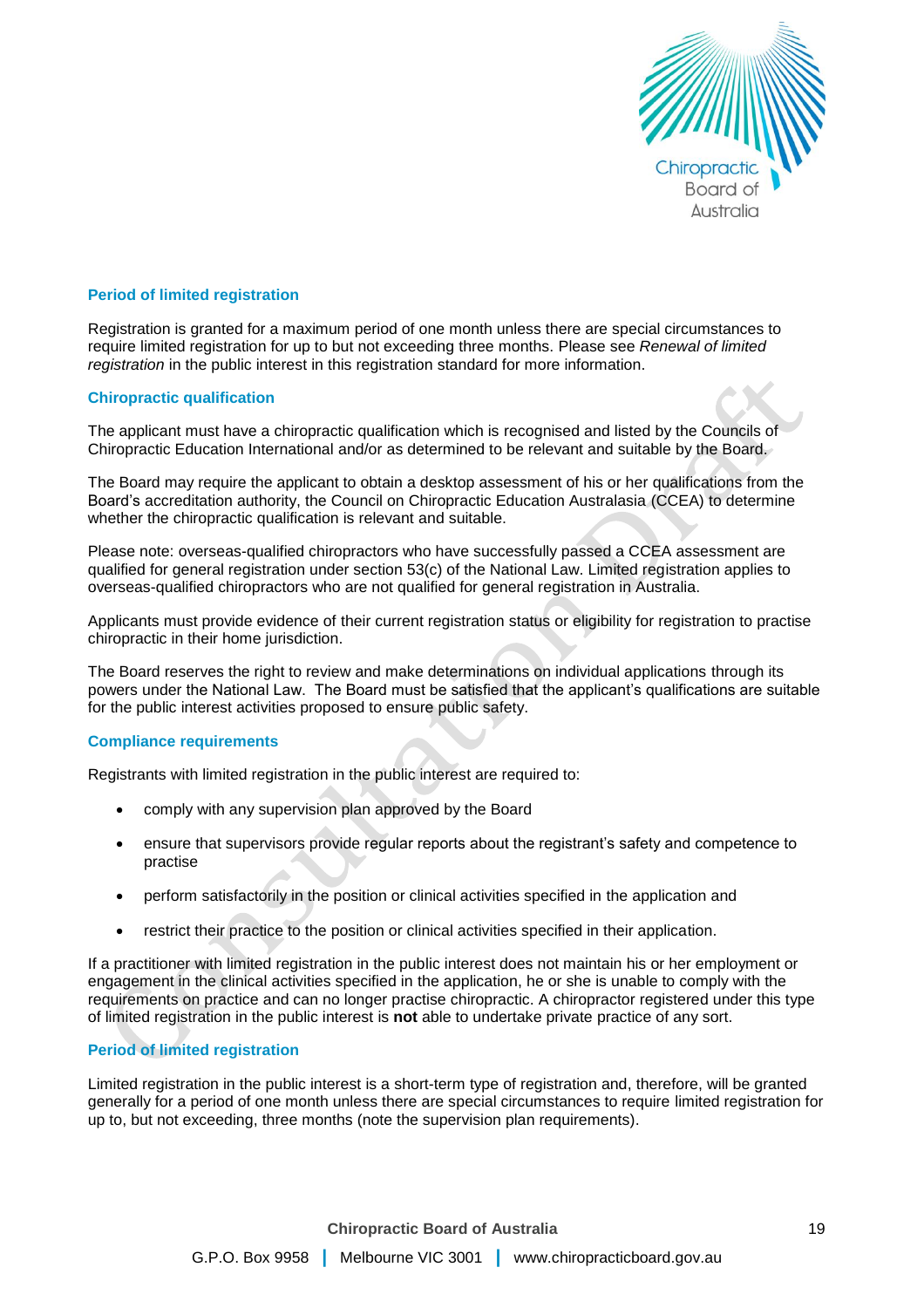

These requirements are established under this registration standard to ensure safe and competent practice for the period of limited registration.

### **Renewal of limited registration**

Given the short-term nature of limited registration in the public interest, it is unlikely that renewal of registration will be necessary. If the public interest circumstances continue and the practitioner makes an application for renewal of registration, the following are requirements for the application to be considered by the Board:

- a. demonstration of an ongoing public interest to register the practitioner
- b. demonstrated compliance with any conditions or requirements on registration
- c. satisfactory performance in the position and
- d. any additional investigation, information, examination or assessment required by the Board in accordance with section 80 of the National Law.

As provided in section 72(3) of the National Law, limited registration may not be renewed more than three times.

However, the applicant may make a new application for limited registration.

#### **Refusal to renew**

The Board may refuse to renew the practitioner's registration if:

- a. it is no longer in the public interest to register the practitioner
- b. the practitioner's employment/sponsorship ceases or is terminated
- c. the practitioner fails to comply with any supervision requirements and/or
- d. during any assessment or supervision, deficiencies are identified in the practitioner's practice that the Board considers significant.

The Board may also refuse renewal for any of the reasons specified in section 112 of the National Law.

#### **Application for variation in changed circumstances**

If a practitioner's circumstances change substantially, he or she must submit a new application for limited registration. However, practitioners can apply to the Board for a variation if there is a minor change to their circumstances, such as a change in supervisor.

When making an application for a variation, the Board requires details of the change of circumstances from the sponsoring employer/sponsor and confirmation from the registrant that each agrees to the change in circumstances. Supporting documentation must be submitted.

If the Board considers that the variation is significant, it will require the registrant to submit a new application.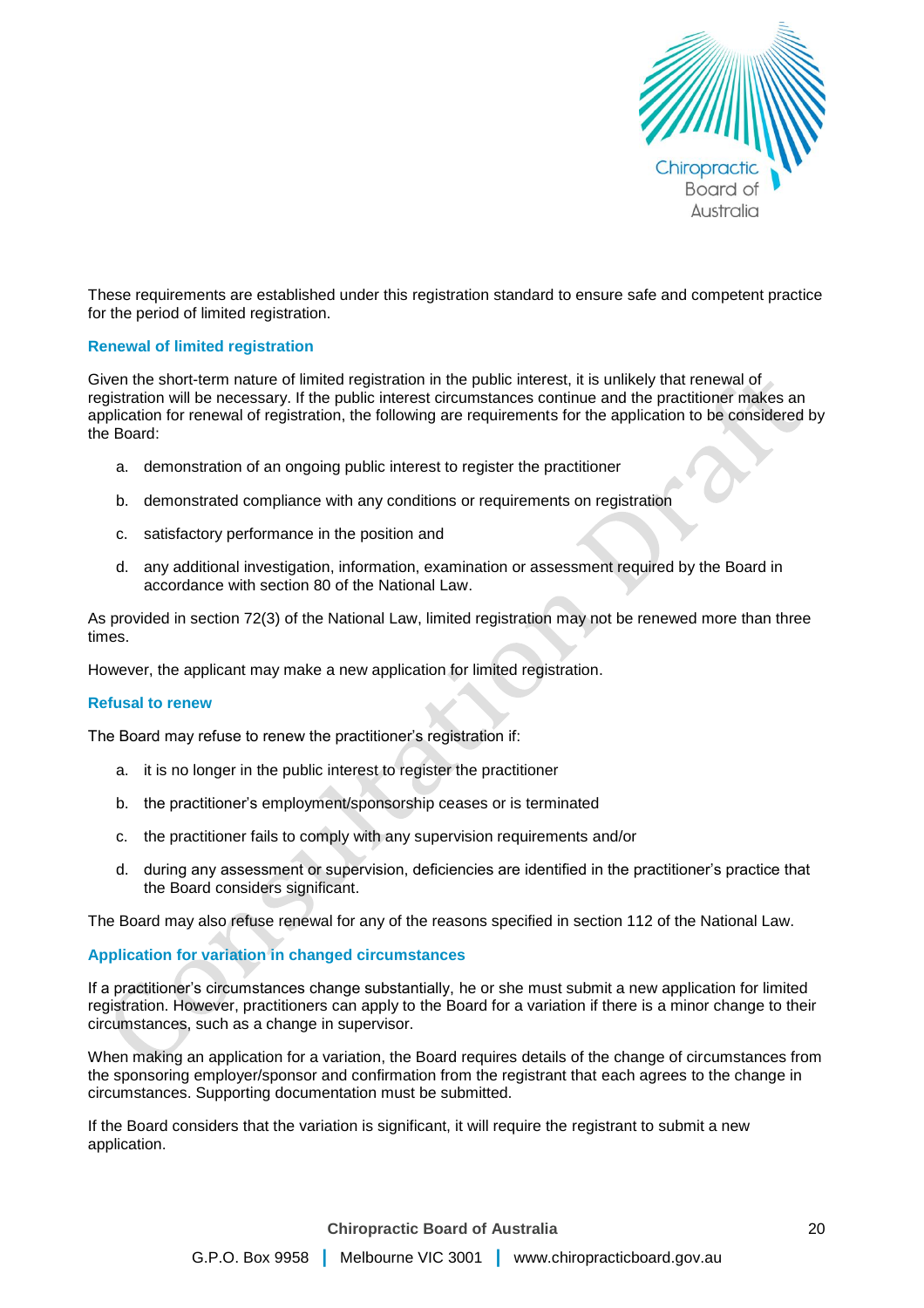

### **Conditions on the register**

Chiropractors granted limited registration in the public interest should note that the registration is granted for a particular purpose and for a limited time. The terms of the limited registration will be noted on the national register of chiropractors and any practice outside those terms is not permitted.

# **Application**

It is recommended that applicants apply to the Board as soon as possible before registration is required to ensure timely assessment of the application.

- Applicants seeking registration under section 68 of the National Law must make a written application to the Board using the limited registration in the public interest as a chiropractor application form available at [www.chiropracticboard.gov.au](http://www.chiropracticboard.gov.au/) under *Forms,* together with supporting documents.
- It is recommended that applicants submit their application, with supporting documentation, at least two months before the position/requirement commencing, to ensure time for the application to be assessed.
- Applicants may request that the registration pre-dates their commencement of the position that is in the public interest by up to one month.
- The Board requires details of the position, including details signed by the applicant and the sponsor.
- The Board may request any additional details necessary to consider the application for registration.

# **Definitions**

**Practice** means any role, whether remunerated or not, in which the individual uses his or her skills and knowledge as a health practitioner in their profession; for the purposes of this registration standard, practice is not restricted to the provision of direct clinical care, it also includes working in a direct nonclinical relationship with clients, working in management, administration, education, research, advisory, regulatory or policy development roles, and any other roles that impact on safe, effective delivery of services in the profession and/or use their professional skills (this is a standard definition used across all National Boards)

*Supervision plan* means a plan that sets out the arrangements or proposed arrangements for clinical supervision of the chiropractor applying for, or granted, limited registration

*Supervisor* means a person approved by the Board to oversee a registrant under this registration standard who ensures the compliance of the registrant with all terms and conditions placed upon that registration, including the published codes and guidelines of the Board; the supervisor may also be required to ensure the registrant's compliance with an approved supervision plan, including reporting requirements to the Board

**Private practice** means the provision of chiropractic services to the public on an independent and selfsupporting basis

*Clinical practice* means performing the duties expected of a chiropractor for a patient in a clinical setting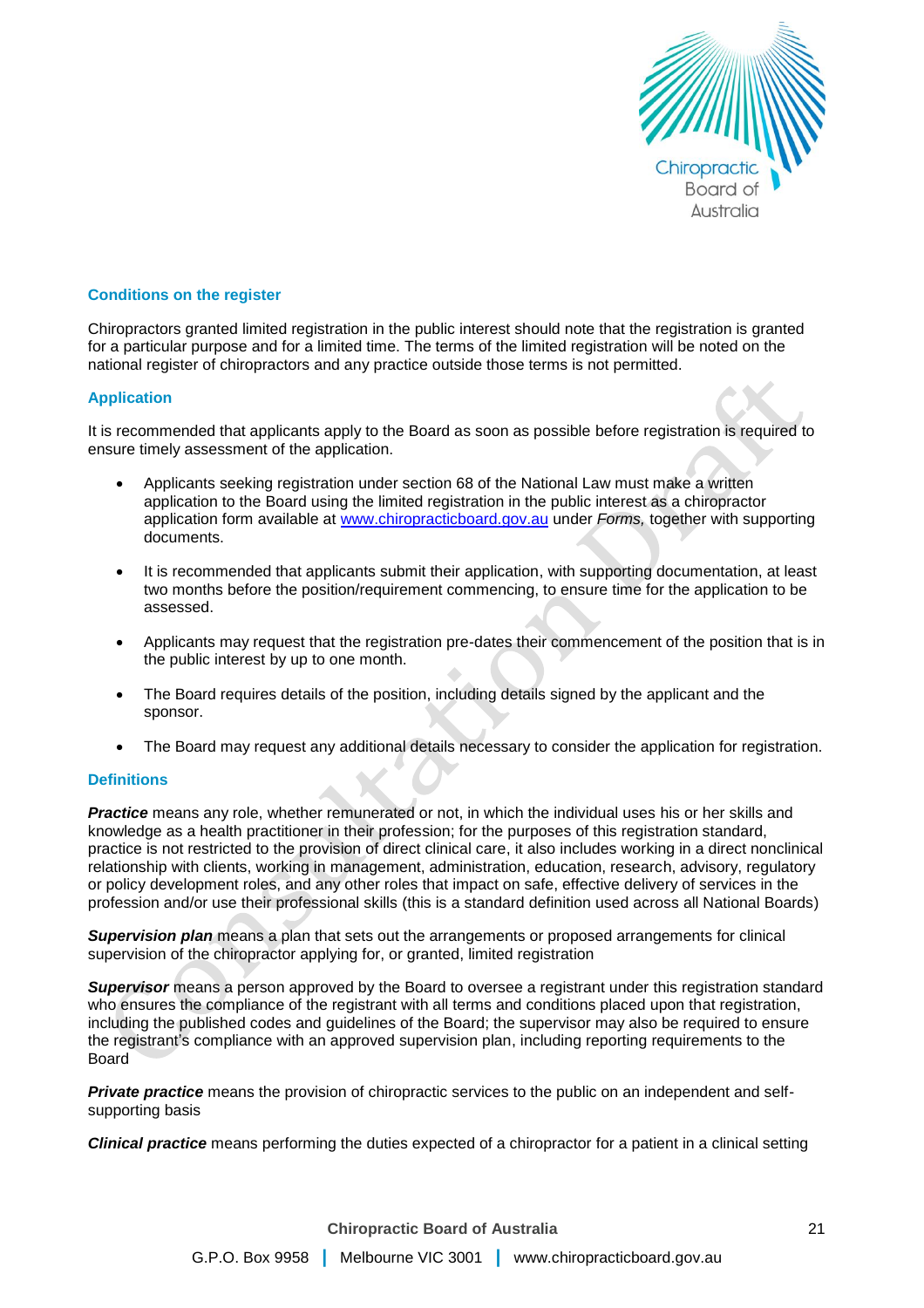

#### **Review**

Date of issue: This registration standard will commence on (a date to be advised following approval by the Ministerial Council)

Date of review: This registration will be reviewed at least every three years from date of issue

Last reviewed: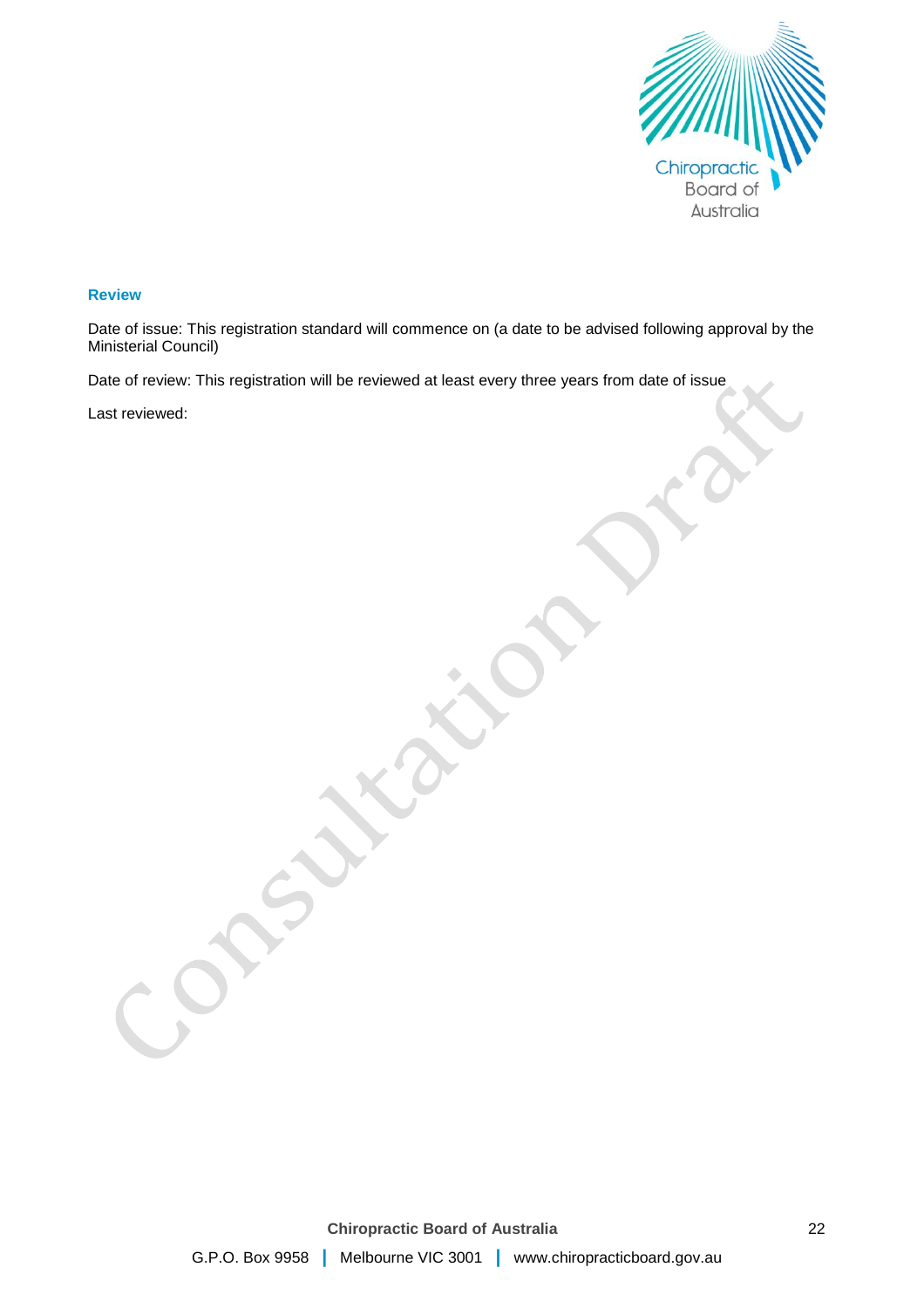

# **Attachment A:** *Health Practitioner Regulation National Law Act* **(the National Law) as in force in each state and territory**

General provisions

Division 4 Limited registration

65 Eligibility for limited registration

(1) An individual is eligible for limited registration in a health profession if—

(a) the individual is not qualified for general registration in the profession or specialist registration in a recognised speciality in the profession; and

(b) the individual is qualified under this Division for limited registration; and

(c) the individual is a suitable person to hold limited registration in the profession; and

(d) the individual is not disqualified under this Law or a law of a co-regulatory jurisdiction from applying for registration, or being registered, in the health profession; and

(e) the individual meets any other requirements for registration stated in an approved registration standard for the health profession.

(2) Without limiting subsection (1), the National Board established for the health profession may decide the individual is eligible for registration in the profession by imposing conditions on the registration under section 83.

68 Limited registration in the Public Interest

(1) An individual may apply for limited registration to enable the individual to practise a health profession for a limited time, or for a limited scope, in the public interest.

(2) The The individual is qualified for the limited registration applied for if the National Board established for the health profession is satisfied it is in the public interest for an individual with the individual's qualifications and experience to practise the profession for that time or scope

#### 72 Period of limited registration

(1) The period of registration that is to apply to a health practitioner granted limited registration in a health profession is the period (the registration period), not more than 12 months, decided by the National Board established for the profession and published on the Board's website.

(2) If the National Board decides to register a health practitioner in the health profession during a registration period, the registration—

- (a) starts when the Board makes the decision; and
- (b) expires at the end of the last day of the registration period.
- (3) Limited registration may not be renewed more than 3 times.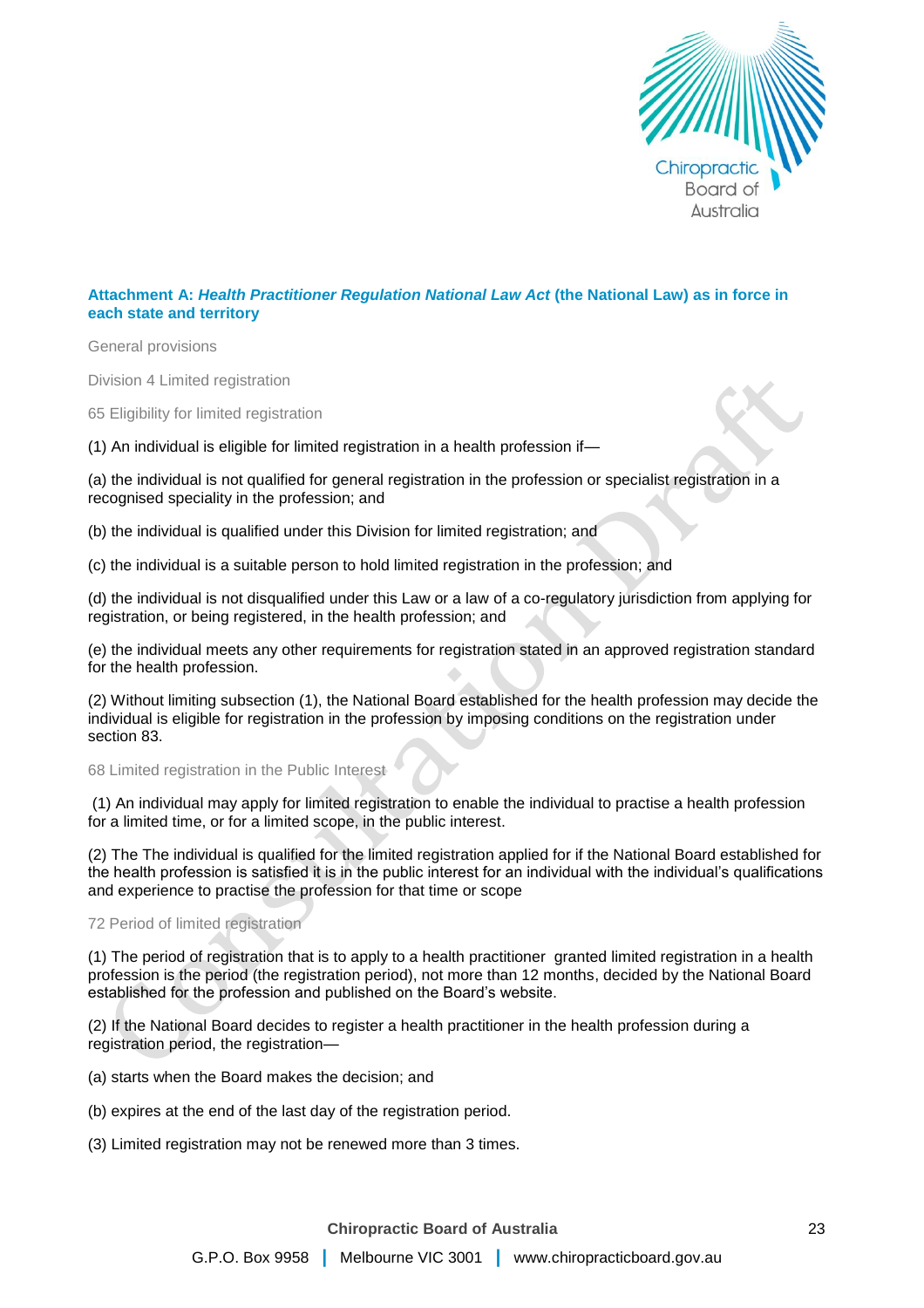

Note.

If an individual had been granted limited registration in a health profession for a purpose under this Division, had subsequently renewed the registration in the profession for that purpose 3 times and at the end of the period wished to continue holding limited registration in the profession for that purpose, the individual would need to make a new application for limited registration in the profession for that purpose.